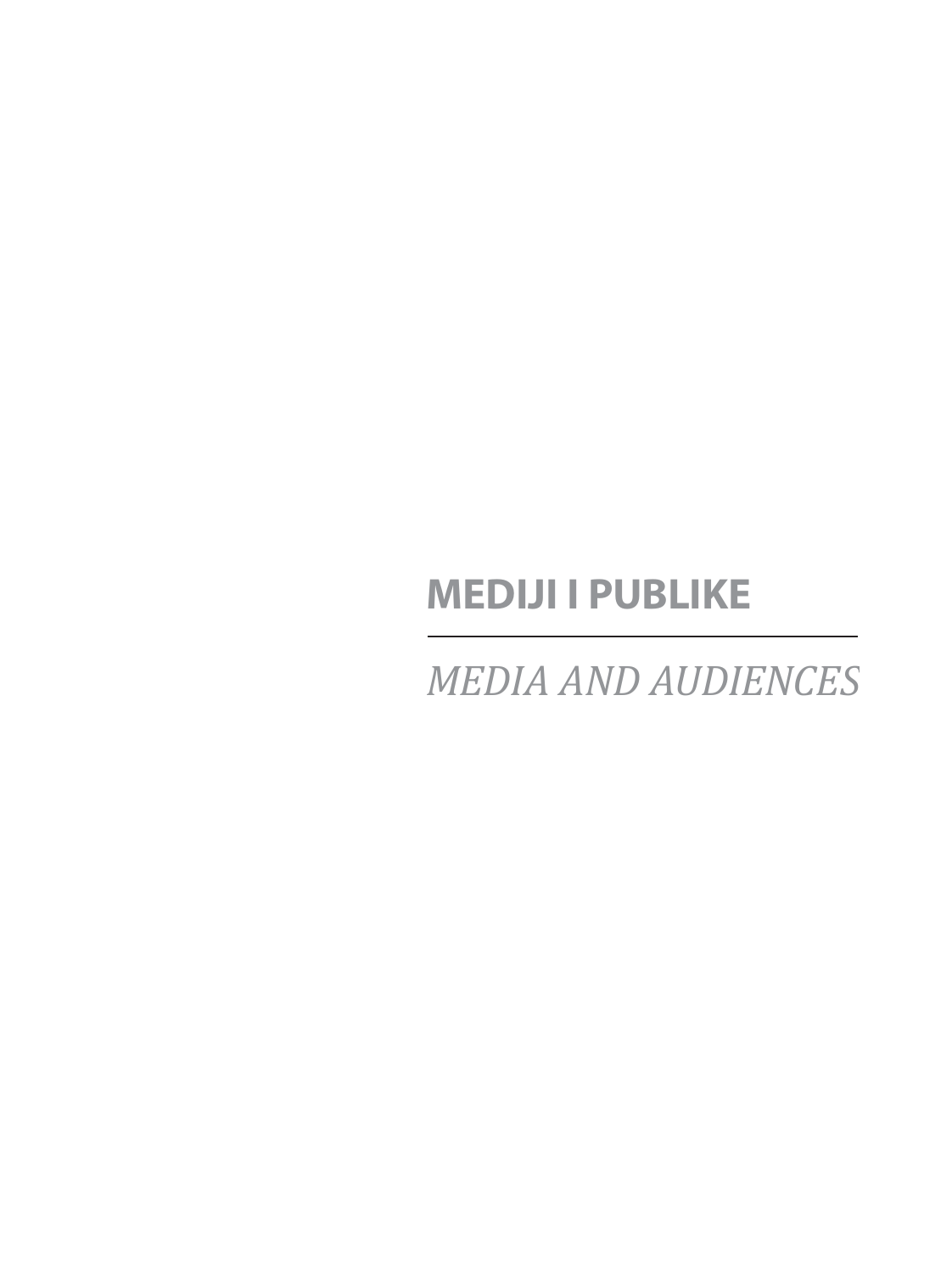# **Media Representation of Children's Privacy in the Context OF THE USE OF "SMART" TOYS' AND Commercial Data Collection**

**Tijana Milosevic :: Patricia Dias :: Charles Mifsud :: Christine W. Trueltzsch-Wijnen**

IZVORNI ZNANSTVENI RAD / DOI: 10.20901/ms.9.18.1 / PRIMLJENO: 04.12.2018.

#### **Abstract**

*The growing use of "smart" toys has made it increasingly important to understand the various privacy implications of their use by children and families. The article is a case study of how the risks to young children's privacy, posed by the commercial data collection of producers of "smart" toys, were represented in the media. Relying on a content analysis of media coverage in twelve European countries and Australia collected during the Christmas season of 2016/2017, and reporting on a follow-up study in selected countries during the Christmas season of 2017/2018, our article illustrates how the issue of children's privacy risks was dealt with in a superficial manner, leaving relevant stakeholders without substantive information about the issue; and with minimum representation of children's voices in the coverage itself.*

#### **Keywords**

**internet of things, privacy, commercial data collection, children's rights** 

#### *Autors note*

**Tijana Milosevic ::** University of Oslo, Oslo, Norway **::** tijana.milosevic@media.uio.no **Patricia Dias ::** Catholic University of Portugal, Lisbon, Portugal **::** pdias@fch.lisboa.ucp.pt **Charles Mifsud ::** University of Malta, Malta **::** charles.l.mifsud@um.edu.mt **Christine W. Trueltzsch-Wijnen ::** Stefan Zweig University of Education, Salzburg, Austria **::** christine.trueltzsch@gmail.com

 $1$  This study is part of COST Action 1410 – The Digital Literacy and Multimodal Practices of Young Children (DigiLitEY)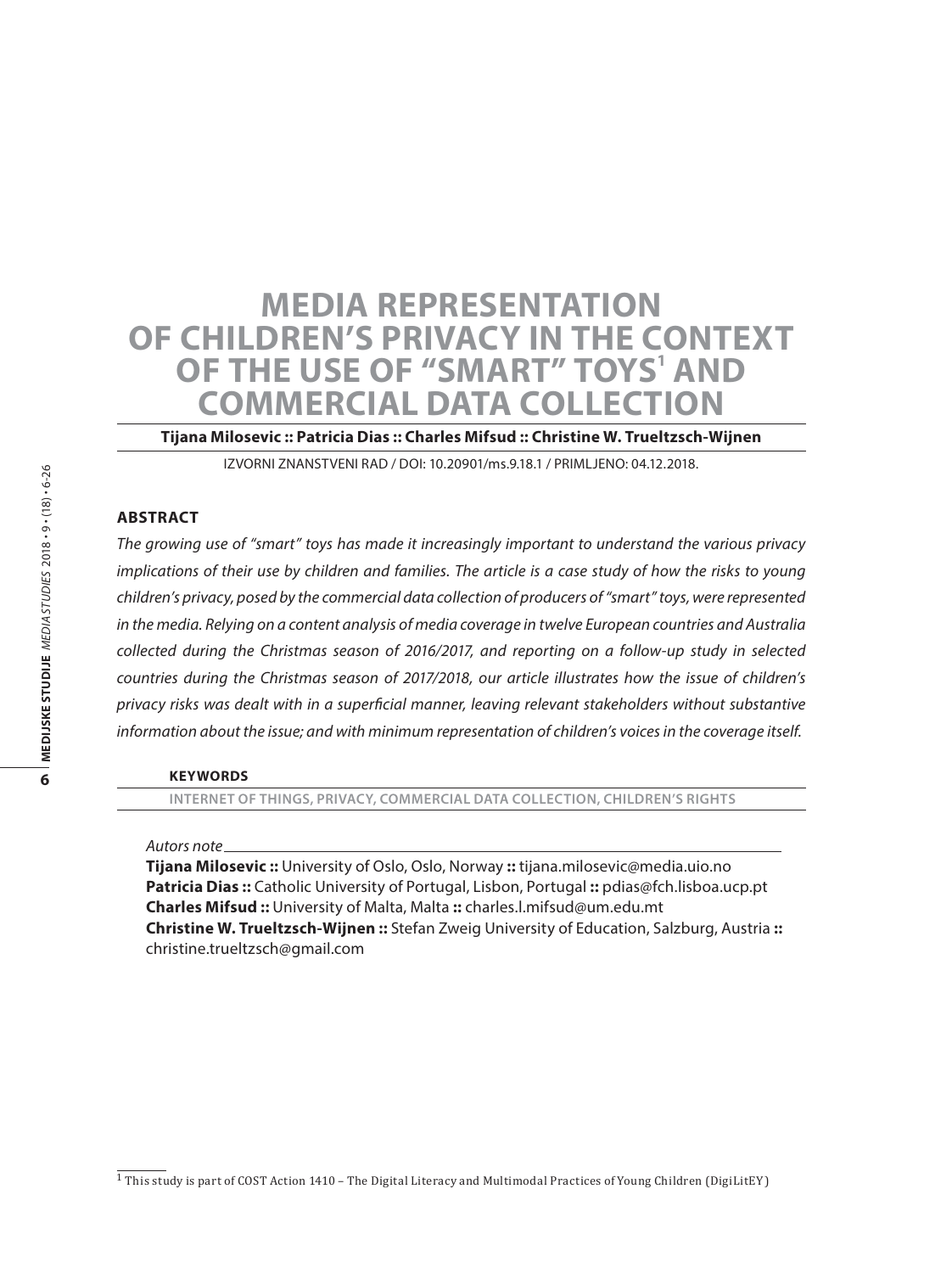#### **Introduction**

The issue of children's<sup>2</sup> and young people's privacy in digital environments is a wellresearched topic. Most studies, however, tend to focus either on the safety implications of children sharing their information online or on children's privacy concerns with regard to their parents, other adults and peers. Few studies discuss the threats to children's privacy presented by the processes of data collection that take place on social media and other online platforms (Holloway and Green, 2016; Lapenta and Jørgensen, 2015; Livingstone, 2018; Montgomery *et al.,* 2017a, 2017b; Van der Hof, 2014). The prospect of having children's online searches, purchasing patterns, product preferences and other behavioural traces recorded into profiles, which future employers or university admissions officers might be able to obtain from data brokers, may appear to be daunting. The issue has become increasingly important with the advent of "smart-devices" or "Internet of Things, (IoT)", which refers to "Internet-connected sensors" that "transform the ordinary objects in people's everyday lives—from thermostats to refrigerators to cars—into "smart" devices that can communicate with each other" (Montgomery *et al.*, 2016; 3 cf. Maddox, 2016). These range from wearable fitness bands to internet-connected household appliances and "smart toys," such as the voice-enabled *Hello Barbie* (see Image 1) and robots equipped with artificial intelligence. Such toys can be responsive to children's actions based on the children's input (data) that they collect. The media news about *Hello Barbie3* caused public outrage internationally when consumer advocacy groups revealed that the data collected from children were sent to company servers with dubious safety standards. The collection of personal information, without parental consent, from children under thirteen goes against the US Children's Online Privacy Protection Act (COPPA) and the European General Data Protection Regulation (GDPR) (Holloway and Green, 2016).

# **The case for studying the privacy of very young children and privacy protection from commercial data collection**

We study privacy as a children's right to have control over their personal information. In the context of commercial data collection, privacy refers to knowing how the data that are being collected for commercial purposes are used, and having control over these data (Montgomery *et al.,* 2017b). Commercial data collection as a risk to young children's right to privacy is a doubly under-researched topic. Firstly, most research on children and the internet tends to focus on older children, who perform more varied and complex activities online, and who have the literacy skills to be more participative in research, by answering surveys, for instance (*e.g.* Haddon and Livingstone, 2012; Mascheroni and Olafsson, 2014). Secondly, most of the research on privacy is focused on how children share information about themselves in digital contexts, which can also jeopardize their safety (*e.g.* boyd, 2014; Davis and James, 2013; Lapenta and Jørgensen, 2015; Dias *et al.*, 2016; Holloway and Green, 2016; Holloway *et al.,* 2016). Privacy risks to young children, stemming from companies

 $\frac{2}{2}$  In this study, the term 'children' refers to anybody under the age of eighteen.

<sup>3</sup> Illustrations of some of the toys can be found in the appendix.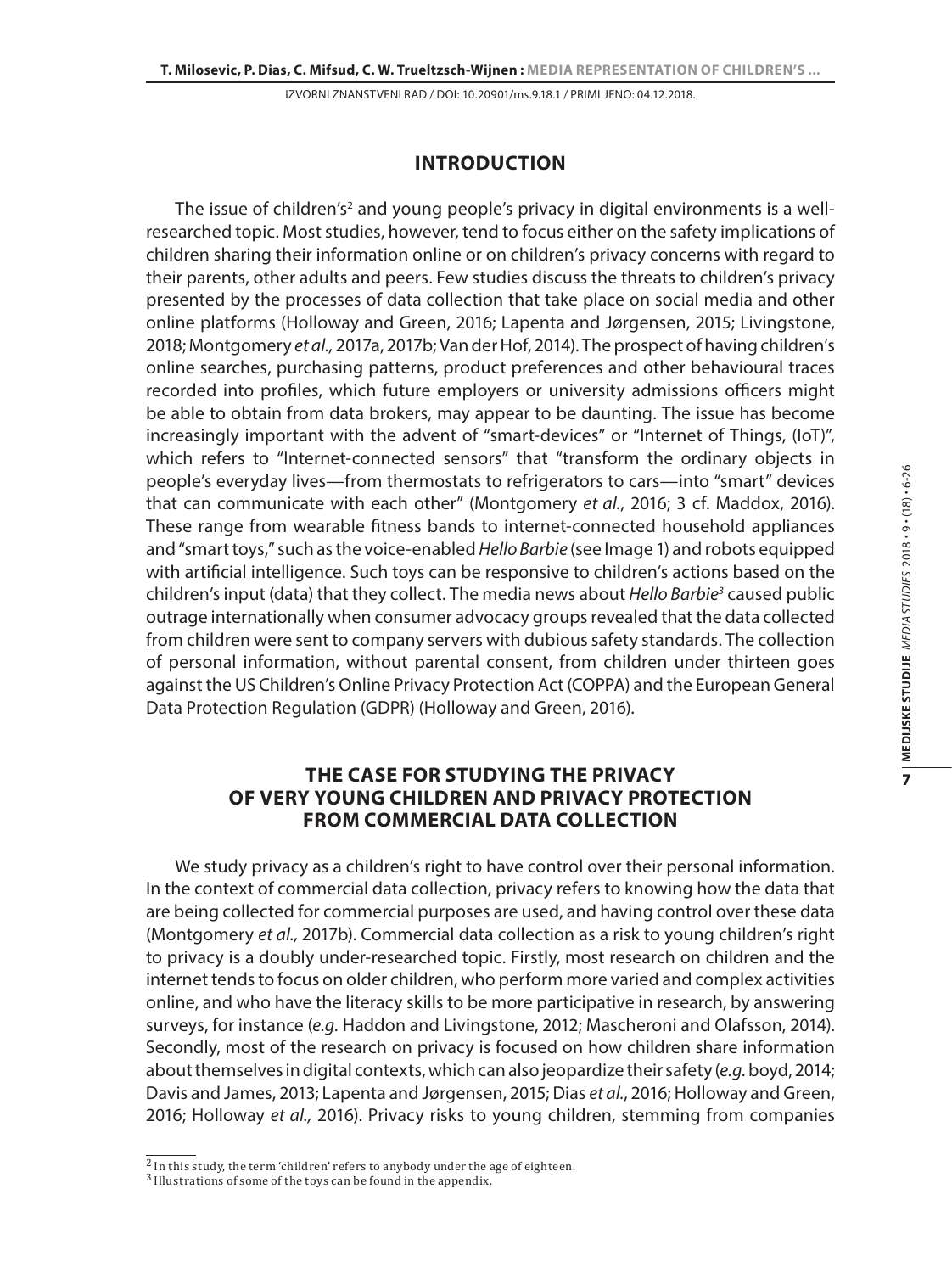collecting data from them for commercial purposes are expected to increase with the proliferation of "smart" devices. In the last few years, some studies have focused on young children's (under eight years old) digital technology use via qualitative approaches (*e.g.* Holloway *et al.*, 2013; Chaudron *et al.*, 2015; Dias and Brito, 2016). This strand of research has indicated that a significant number of young children perform online activities in an autonomous way, and often without any parental co-use or supervision, leaving them vulnerable to privacy infringements.

#### **Topic of our study: Privacy from commercial data collection**

Children are confronted with advertising, branded content and product placement on digital devices. Companies can collect data through apps and they also use in-app and YouTube advertisements to easily lead young children to clicks that drive them to websites that use cookies, which exemplifies the process of commercial data collection (Dias and Brito, 2016; 2017). While some smart toys do not have screens, affording a human-like interaction with children (such as the toy Cayla), most of them are application (app)-operated (Mascheroni and Holloway, 2017). All the privacy risks that young children face in apps also apply to app-based smart toys, thus making it imperative to conduct research that clarifies what is being marketed to children, how children are using these products, and if parents and children are aware of all of their implications.

Contemporary digital ecologies such as social media and the Internet of Things are based on data mining for commercial purposes. This is due to the vast amounts of data collected from users (van Dijck, 2013; Vaidhyanathan, 2011) and because of the increasingly sophisticated tools based on artificial intelligence that a number of smart toys deploy. These technological advances "have produced an expanding arsenal of analytic tools that are enhancing the ability of social media companies and their advertisers to glean valuable insights from the oceans of data they generate" (Montgomery, 2015: 776; Smith, 2014a, 2014b). Such data collection is bound to increase with a growing use of "smart" devices, including "smart" toys. These practices include one-to-one marketing, which targets individual users and is based on data collected from them, rather than demographic groups, which was the analog era paradigm, as well as viral marketing and other engagement strategies, typical of social media platforms and today's digital ecology (Montgomery, 2015; Pechman *et al.*, 2005). These practices include real-time bidding, location targeting and various "dynamic creative ads" which are tailored to users' individual profiles (Montgomery, 2015; Montgomery *et al.,* 2017a).

#### **Consequences of commercial data collection**

There is limited research about how data are collected from children via "smart" toys for marketing purposes or how the sharing of such data with brokers can affect children (Dobbins, 2015; Holloway and Green, 2016; Rafferty *et al.*, 2017). Nonetheless, there is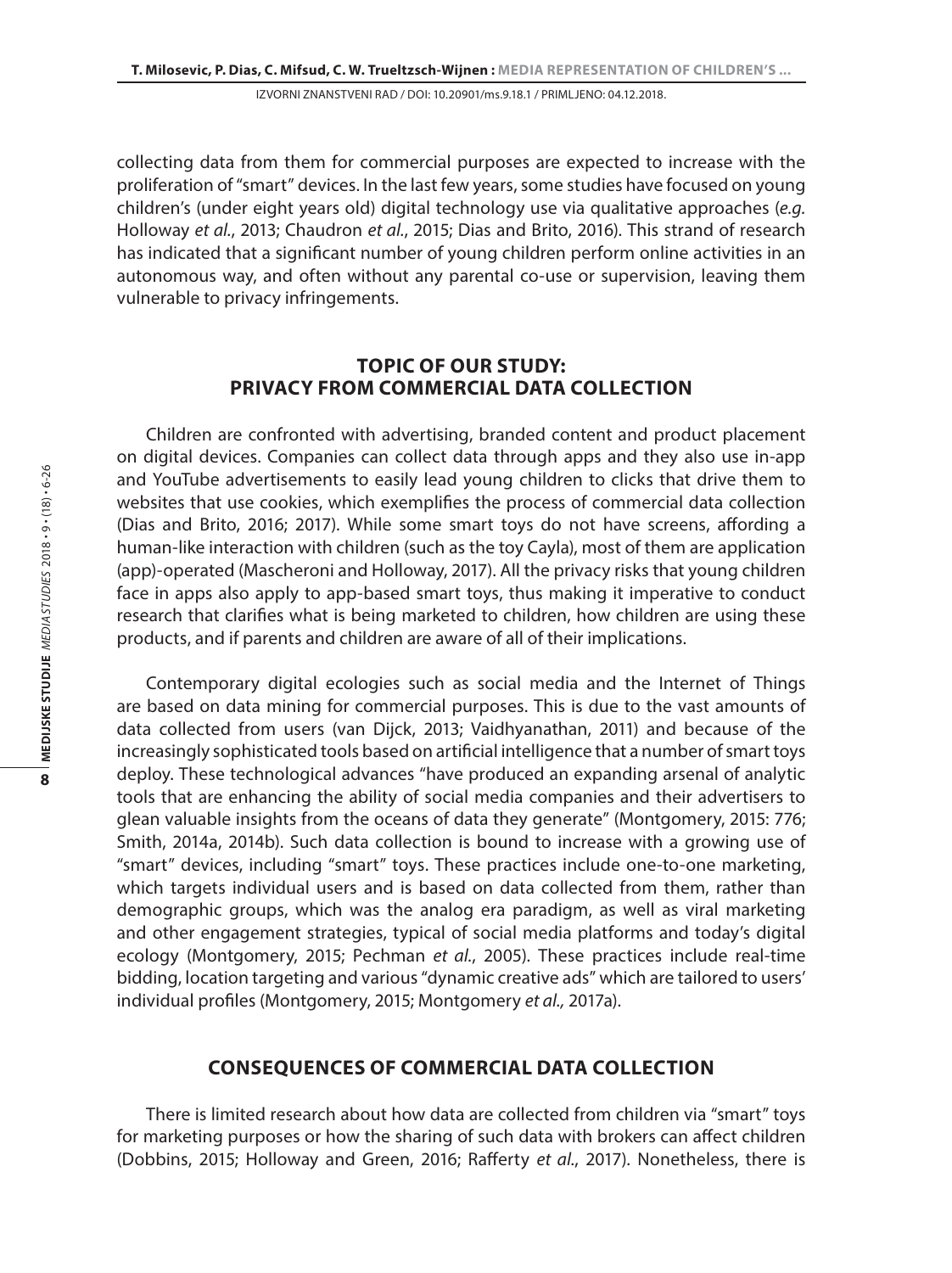increasing speculation about the dangers associated with the possibility of admissions officers at universities and future employers being able and lawfully allowed to purchase files on children's online searches and purchasing habits from data brokers; and to consult these for admissions or employment selection purposes (Adler, 2017; Veliz, 2017). There is some research which has shown that food marketing on digital media can have influence over children's food preferences and that such impact, because of the emerging, technology-enabled marketing techniques is likely to be stronger than that of the traditional media (Kelly *et al.*, 2015). Research that has measured similar effects with regard to the use by children of "smart" devices and "smart" toys in particular is almost nonexistent. However, given that these devices are designed around current data collection practices, one can surmise that these issues will gain increasing importance with respect to "smart" toys in particular.

"Smart" toys have already posed challenges in the form of security breaches and violations of the above mentioned laws. In early 2017, a smart teddy bear toy "leaked 2 million parent and kids message recordings" (Franceschi-Bicchierai, 2017). Following the leak of 800,000 account credentials, hackers stole the data and then held them for ransom. Previously, a hacker stole children's pictures as well as recordings and chats with parents, after the popular children's smart technology maker V-tech was breached (Franceschi-Bicchierai, 2015; Holloway and Green, 2016). Most recently, consumer protection advocates have pointed to problems with the popular doll Cayla (which was subsequently banned in Germany, for instance) and the robot i-Que (see Image 2), an incident that arose during our data collection (Forbrukerrĺdet, 2016). Consumer rights advocates argued that anyone could take control of the toys by means of a mobile phone, and pointed to the problematic terms of service that allowed companies to share users' personal information with unnamed third parties as well as subjecting children to hidden marketing practices (Forbrukerrĺdet, 2016). Research that has examined digital media practices for children under eight called for the industry to ensure "privacy by design" and to ensure that children are protected from "inadequate commercial practices" (Chaudron *et al.*, 2015: 8).

#### **Privacy and "smart toys" in the context of children's rights**

With the advent of the IoTs, wearable devices and "smart" toys for children, issues of big data and young people's online rights have become increasingly important. A growing concern is that such toys and wearables can easily be used by very young children, and parents do not always have adequate knowledge about the possibilities and potential risks of such products (Blum-Ross and Livingstone, 2016; Staksrud, 2013). The United Nations Convention on the Rights of the Child (UNCRC) provides a relevant framework with regards to these new developments (Livingstone *et al*., 2015). It stipulates that the child shall be protected "against all other forms of exploitation" and the relevant question is to what extent this includes also the recording of data from children's play with a toy for commercial purposes (UN, 1989). The protection of children's privacy, also encompassed by the Convention, assumes a new dimension as the range and speed of the divulged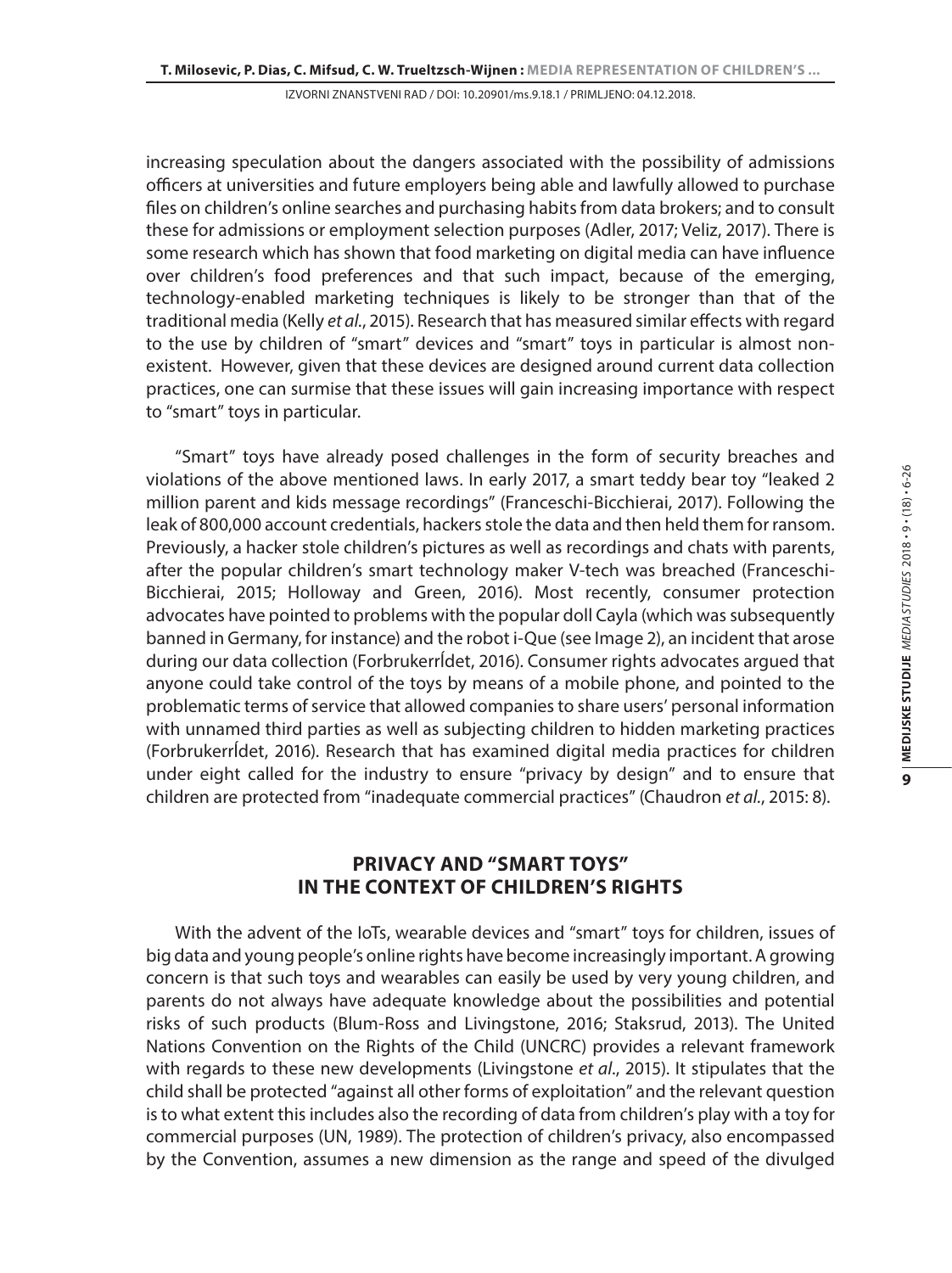information cannot be controlled. At the same time, a relevant question to ask is to what extent this also violates children's freedom of expression as well as their freedom of thought, both protected in the scope of the Convention, if they cannot be fully aware if their conversation is being recorded by third parties or not.

However, mere banning of such technologies for children can bring about a conflict with other UNCRC articles, which demand that young people have access to media content that is of a social or cultural benefit for them, as well as access to age-appropriate leisure and recreation activities (see Livingstone, 2014; Frau-Meigs, 2011). "Smart" toys and wearables can be of educational benefit for children if they are designed carefully and with respect to the demands and rights of young users. It is important that adults (and not only parents) are aware, not only of the potential risks, but also of the opportunities that "smart" toys may offer. Greater public sensibility may force the industry to invest in more safety by design, and increase the awareness about the promotion of digital literacy in the handling of smart toys and wearables.

Nonetheless, the rights of children have been neglected in most policy debates regarding the regulation of the Internet, by focussing on the economic and political interests of adults instead. Livingstone and O'Neill have criticised this approach (2014; see also Livingstone, 2014, 2017, 2018), raising the question of whether the UNCRC can serve as a basis for a policy strategy for the regulation of the Internet, which does not only serve the interests of adults, but also of children and adolescents. This is relevant also to IoT and "smart" toys because it stresses the importance of listening to children's voices and respecting them and their rights as full members of our society. New possibilities of play and communication should not only be discussed from the perspective of consumer's rights or parental rights, but also from the perspective of children's rights.

#### **Case study of media coverage**

In our case study of media coverage, we build on previous studies of the media coverage of risks and opportunities of digital media for children (Haddon and Stald, 2009; Mascheroni *et al.*, 2014; Ponte *et al.*, 2009). We have researched media coverage of "smart" toys designed for young children (under the age of eight) in twelve European countries and Australia. General media coverage published online, in the Christmas period of 2016/2017, has been collected (online newspapers, broadcasters' websites, magazines, journalist blogs and tech blogs), but also YouTube tutorials, product reviews on Amazon, mummy blogs and parenting magazines. We specifically focus on privacy in the face of risks from data collection that these toys are collecting for commercial purposes (advertising or selling data to third parties). The media coverage of risks and privacy issues in particular was largely dominated by a campaign initiated by a Norwegian consumer advocacy group that exposed privacy issues and legal violations with regard to two popular smart toys—a doll named Cayla and a robot named i-Que. Due to the perception that media coverage might be biased by the Norwegian consumer advocacy group, this study was repeated with the same research design one year later (Christmas period of 2017/2018)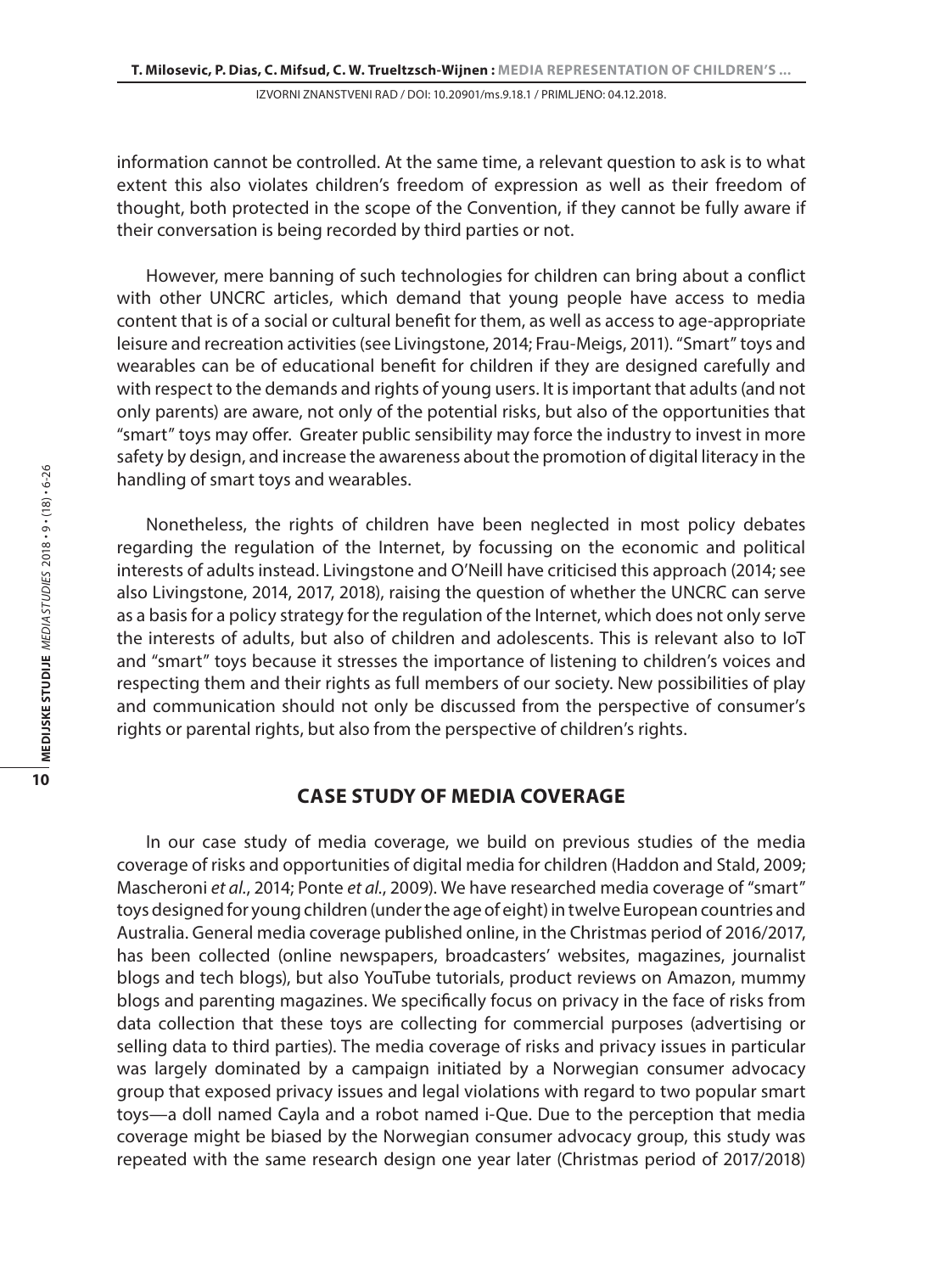in Germany and Austria (Trültzsch-Wijnen and Lampert, 2018). The focus of this paper is on the results of the first international comparative study due to the fact that the sample of the second study is much smaller - covering only two countries. Nonetheless, some additional information from the second study is provided where it is found to be useful for complementing or reflecting on the results of the original study.

# **Rationale for the case study on media coverage of privacy from commercial data collection**

Media representations are particularly important in shaping perceptions about new technological artifacts (Du Gay *et al.*, 1997), such as "smart" toys. The inceasing influence of social media commentary on public views is evident (O'Keeffe and Clarke-Pearson, 2011). Therefore, in this cross-national study, commentaries such as YouTube channels, tech and parenting blogs have been considered. Online searches have made it much easier to find and access a great amount of material pertinent to media coverage.

It is important to study media coverage of smart toys not only because this is a new technological phenomenon and media coverage can shape people's perceptions about it (Haddon and Stald, 2009; Mascheroni *et al.*, 2014; Livingstone, 2009; Staksrud, 2013; Ponte *et al.*, 2009); but also because such coverage can influence parental perceptions about risks, as well as children's perceptions about risks (Mascheroni *et al.*, 2014). To our best knowledge, there are no previous studies focusing specifically on the media coverage of young children's privacy in digital environments with respect to data collection for commercial purposes. There are studies that examine media representations of children in the mainstream press (Ponte, 2007). Previous studies on children and the internet indicated a strong focus on risks as well as the lack of children's voices in media representations (Ponte *et al.*, 2009). Media coverage of digital risks can be particularly influential on children's perceptions when children do not have a direct experience of such risks, which could be the case with privacy risks in the context of commercial data collection (Lapenta and Jørgensen, 2015; Mascheroni *et al.*, 2014).

### **Methodology for the case study**

Our study analysed data collected for a larger project within the COST Action 1410 – The Digital Literacy and Multimodal Practices of Young Children (DigiLitEY) that sought to map representations of smart toys across Europe and Australia. While the project examined both media representations and advertisements, our study focused specifically on the data about media representations, looking particularly at the issue of children's privacy and commercial data collection and exploitation. The project involved twelve countries (Austria, Australia, Finland, Germany, Italy, Lithuania, Malta, Portugal, Romania, Slovenia, Spain and Serbia). A research design of quantitative and qualitative content analyses was applied.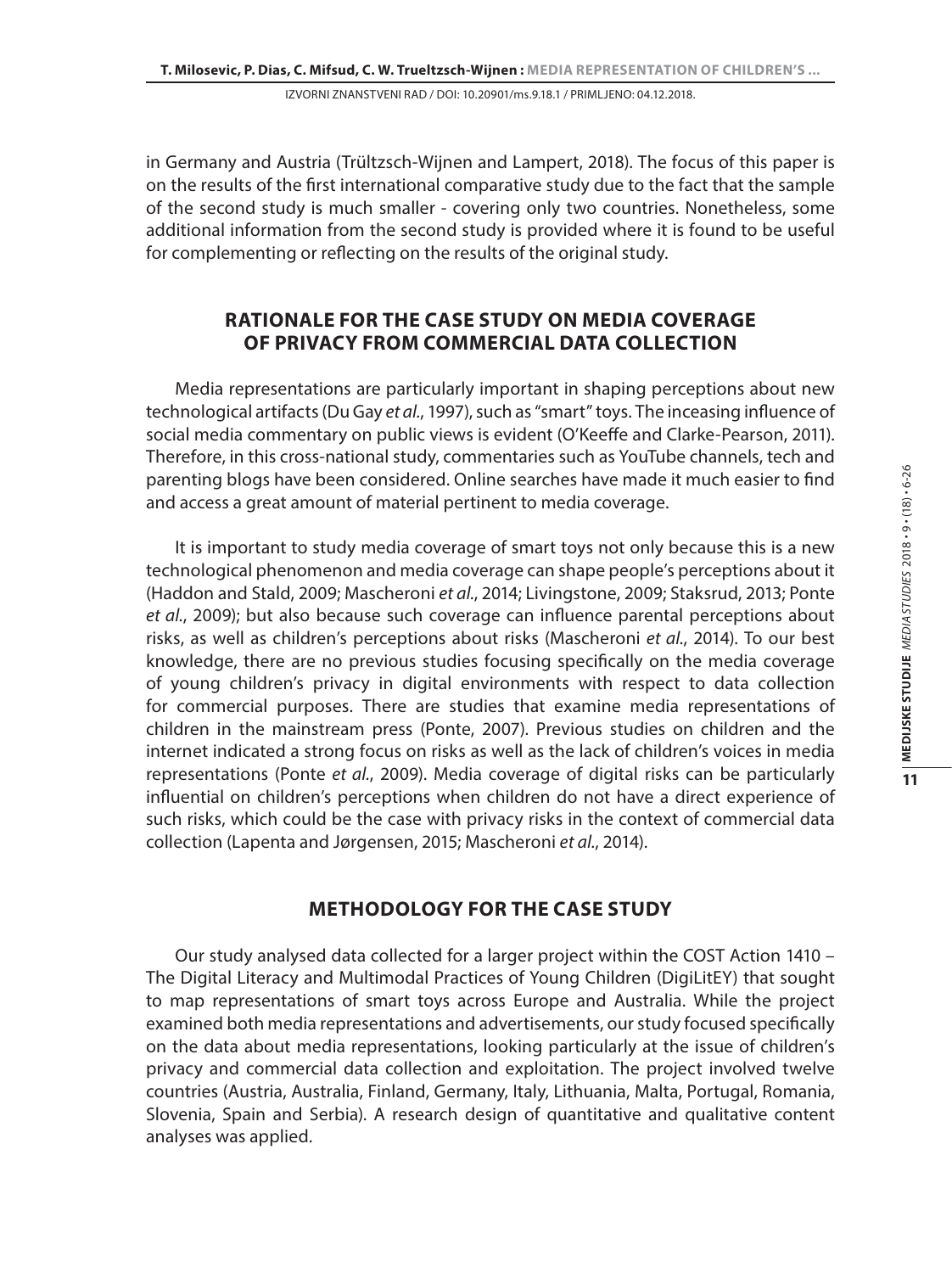Broadly, smart toys were defined as those that include "electronics consisting of microprocessors that are controlled by software that enable interactivity with the user" (Mascheroni and Holloway, 2017: 5). In order to be included in the study, the toys had to have one or more of the following characteristics: 1. connected to online platforms or to other toys through WiFi or BlueTooth; 2. the toy is equipped with sensors; 3. the toy can also interact one-on-one with children (Mascheroni and Holloway, 2017 cf. Holloway and Green, 2016). Some of these toys could simulate human interaction or be programmable by users but this was not a pre-requisite for considering the toys in our sample as "smart".

The search for articles was interactive. Each national team member was asked to perform online searches using the following keywords: (toddlers OR children OR preschoolers OR parent OR teacher AND smart toys OR IoT toys OR Internet-connected toys OR product name). The research group then listed all the toys that had been found through the initial searches and compared them against the above-mentioned criteria on what constitutes a smart toy. Only toys that, in addition to meeting the "smart toy" criteria, according to their product descriptions, were specifically intended for children under 8, were included (other toys were excluded from the sample). Participants were asked to use the local version of their search engines *e.g.* Google.es (but there was no requirement on which search engine to use and they were not specifically instructed to anonymise the search). Hence it is important to emphasise that only the toys that had already been in the media coverage were represented. Therefore, the sample was not representative of the "smart" toys market.<sup>4</sup> In the first week of March of 2017 another round of the search was conducted by typing into search engines all the product names (toy brands) that had been found during the first round of the search and that had been classified as "smart". Only the stories that had been published in the Christmas season were considered.

#### **Sample**

The sample included a total of 203 pieces collected from twelve countries. While all researchers were asked to collect between three and fifteen pieces, researchers in some countries could not find as many as fifteen pieces (and sometimes found as few as four, whereas some found a lot more than fifteen (*e.g.* as many as 57 in Germany). The screening requirement regarding the articles themselves was that the item should be at least 200 words long but authors did not hand-search for specific data sources (*e.g.* specific newspapers). For the follow-up study in Germany and Austria, media representations were searched with the same methodology as in the first study with a result of 53 new pieces for the Christmas season 2017/18 in the German language area (there were 77 pieces in total for 2016/2017).

Media representation items were classified into two main categories: 1. Online versions of what is traditionally understood to be "a media outlet" (newspapers, magazines, broadcasters' websites<sup>5</sup>); and 2. What we refer to as 'commentary', *i.e.* media pieces that are end-users' outputs and are not attached to media outlets in a traditional sense:

 $\overline{4}$  For the final list of toys in this sample ee the DigiLitEY report (Holloway and Mascheroni, 2017: 20).

<sup>5</sup> This category also included technology blogs and journalists' blogs.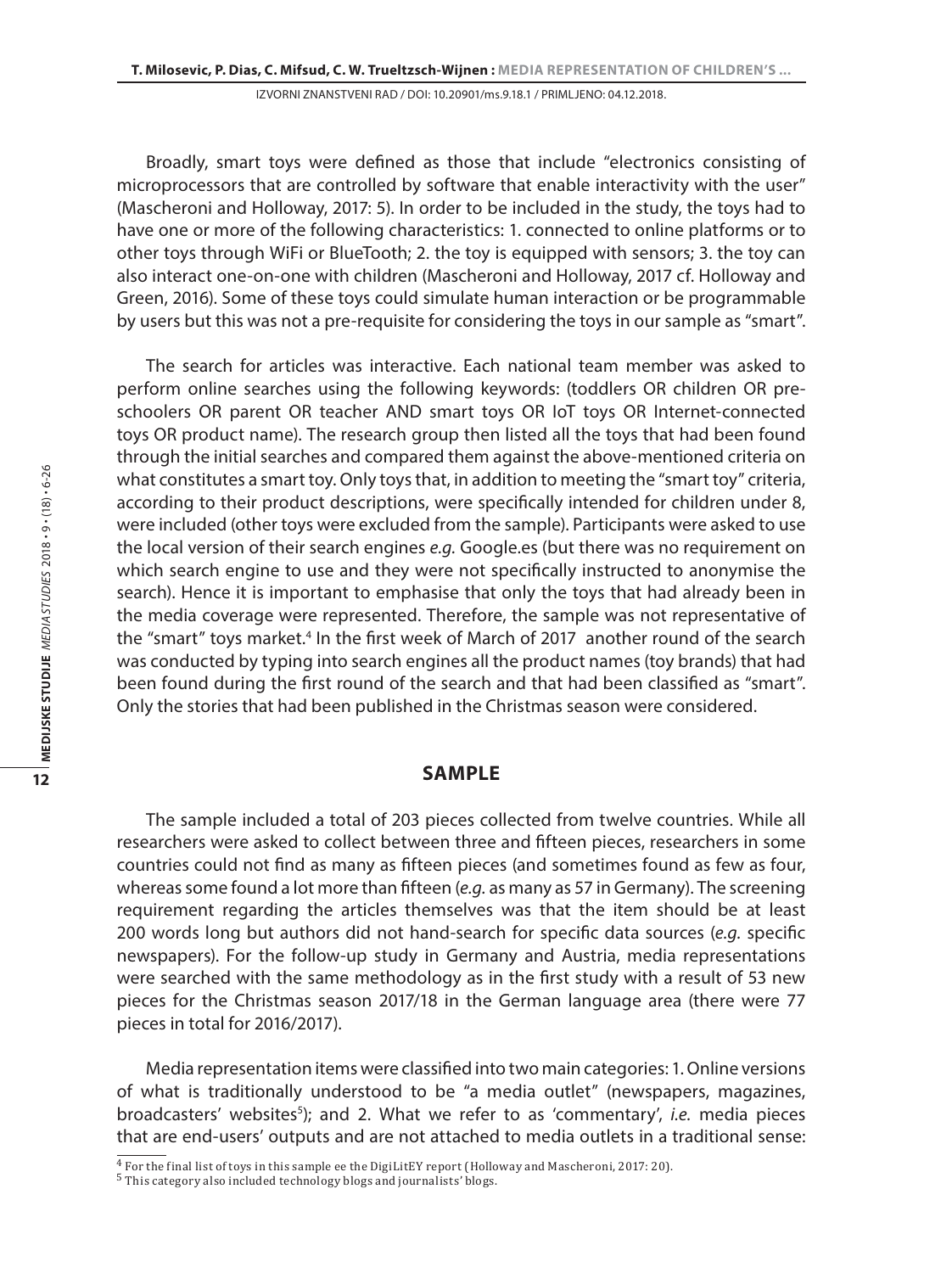parenting blogs (including mummy bloggers), tutorials on YouTube (including those made by children), product reviews on Amazon or parenting YouTube channels.

Prior to the actual coding, a detailed codebook which listed the variables to be used was created (Lynch and Peer, 2002). Each item was coded according to the codebook for comparative analysis, which asked researchers to code for the type of media outlet or platform (ten categories such as newspaper, magazine, journalist blog, technology blog, to name but a few); type of toy (eight categories, *e.g.* toys based on voice or image recognition, app-enabled mechanical toys such as drones, toys to life *etc.*); source of news (seven categories *e.g.* academic or empirical research; government law; reaction to a new toy or trend *etc*.); information on whose views were represented (*e.g.* parents, manufacturers, regulators, consumer protection advocates, children *etc*.); general evaluation (positive, negative, both or neutral-descriptive), and risks and opportunities discussed (*e.g.* for learning/cognitive development, entertainment, social-emotional development etc.)<sup>6</sup> Researchers were also asked to select the two most relevant excerpts (quotes) from each piece, which reflected the key points and the focus of the piece, and to translate them from their national language into English, and to include them into the database. The data collected in each country were later combined into a general database as an excel file. Subsequently, a comparative investigation that combined a quantitative analysis of the coding categories (data analyses completed in excel) and a qualitative analysis of these excerpts was implemented.

### **Inter-coder reliability**

To ensure inter-coder reliability within each national team, each commentary was separately coded by two researchers. However, the inter-coder reliability was not calculated but rather the team members discussed the differences and decided on which coding should be adopted based on the codebook. Inter-coder reliability among different national teams was not calculated due to language differences. In point of fact, all the stories would have needed to be translated into a common language (*e.g.* English), which was not possible. Nonetheless, national team members had frequent discussions on selection criteria and coding decisions in order to ensure consistency in coding across the network.

### **Quantitative analysis**

The main objective of this case study was to seek to understand how privacy risks from commercial data collection through smart toys were represented in European media in relation to the privacy of children. Furthermore, the identity of voices (*e.g.* children, parents, teachers, companies, *etc*.) that were represented in the debate (with a specific interest in whether children's voices were present - consistently with a children's rights approach) was analysed. Thus, the following research questions (RQs) were addressed:

1) To what extent is the issue of children's privacy in the context of commercial data collection present in the media representations of smart toys?

<sup>6</sup> The codebook was provided as a supplementary document.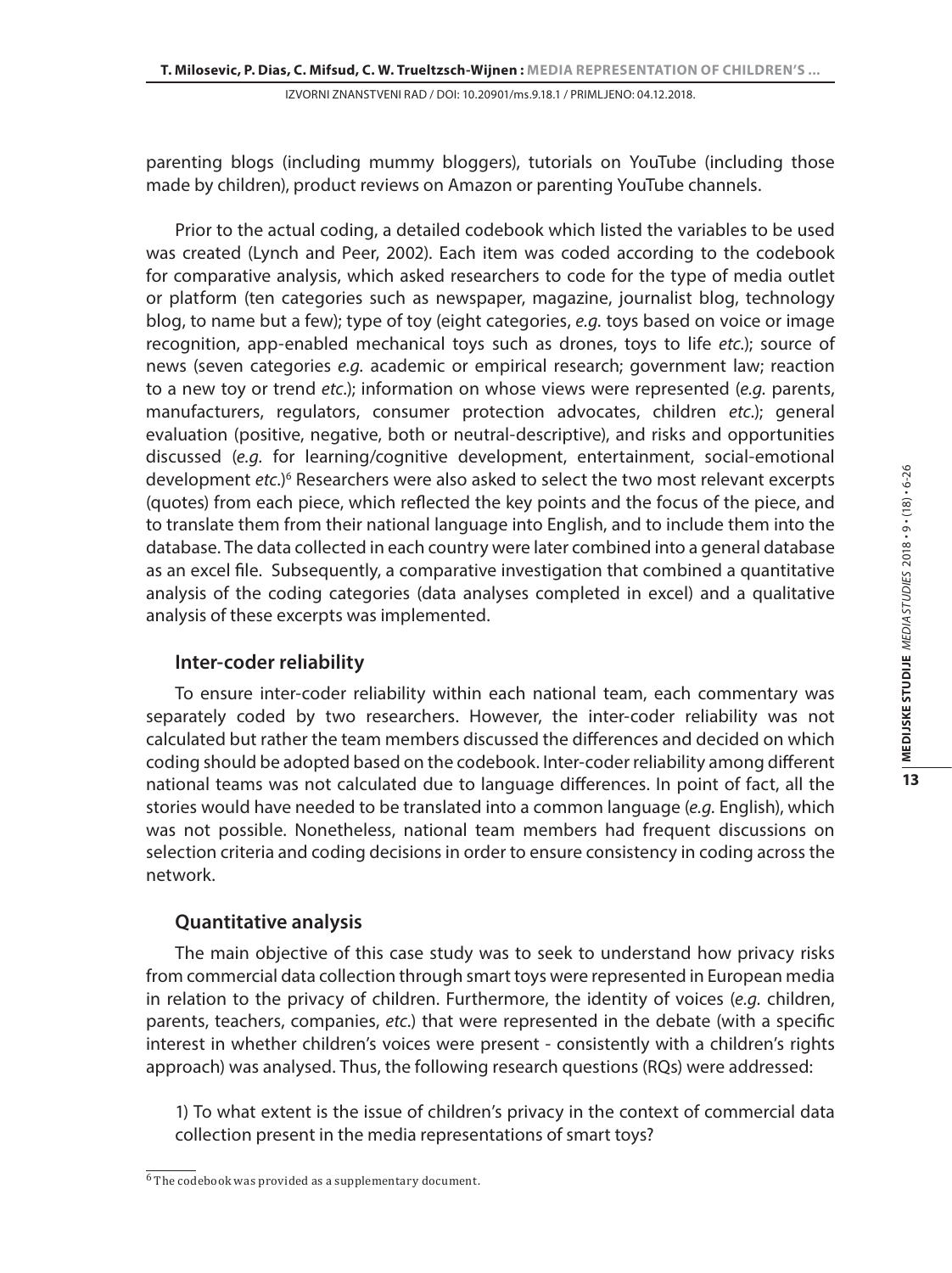2) How relevant is the issue of children's privacy in the context of commercial data collection in the overall coverage?

3) Are there relevant differences or patterns with respect to how this issue was covered across media platforms?

4) Whose voices were most frequently represented in connection to commercial data collection?

#### **Qualitative analysis**

For the qualitative content analysis, the above-mentioned excerpts (quotes) from the stories that discussed privacy in the context of commercial data collection were analysed in order to examine how this issue was presented. A specific focus was placed on identifying the toys that were labelled as most problematic in the coverage; how privacy from commercial actors was covered when compared to other concerns such as children's privacy from parental oversight and government spying; whether any positive aspects of smart toys were covered, in which outlets and how; as well as whether privacy was described as a children's right or a consumer right. All the stories that included the topic of privacy in the context of commercial data collection were checked to verify whether a specific issue (*e.g.* the controversy over toys such as Cayla and i-Que) was the main topic and the rationale for the story. To ensure inter-coder agreement, qualitative analysis was done by one of the authors of the article and a research assistant who examined the selected quotes and the stories.

## **Results of the case study7**

#### **Quantitative analysis**

RQ1: The issue of commercial data collection as a risk for the privacy of children was featured in 34% of the news and commentary pieces (corresponding to 69 media representations from a total of 203 collected), marking it as an important issue in the public debate.

RQ2: When it comes to the relevance of commercial data collection as a privacy risk: This topic was the sole focus of only 4% of news and commentary pieces (eight in total). It was rarely covered on its own without the mention of other privacy risks, such as children's safety and e-safety, surveillance (from government or from other people in a child's environment, or more rarely, parents). In fact, the great majority of pieces, 89%, (66 stories) addressed all of these themes in a very general manner, mentioning these different privacy risks: safety, e-safety, surveillance, privacy from parents in combination (see Figure 1). Generally, risks were covered slightly more frequently (50% of the news stories and commentary pieces) than the opportunities afforded by smart toys (positive aspects), such as for learning and entertainment (47% of the total).

<sup>7</sup> The distribution of media items found *per country* can be found in the appendix.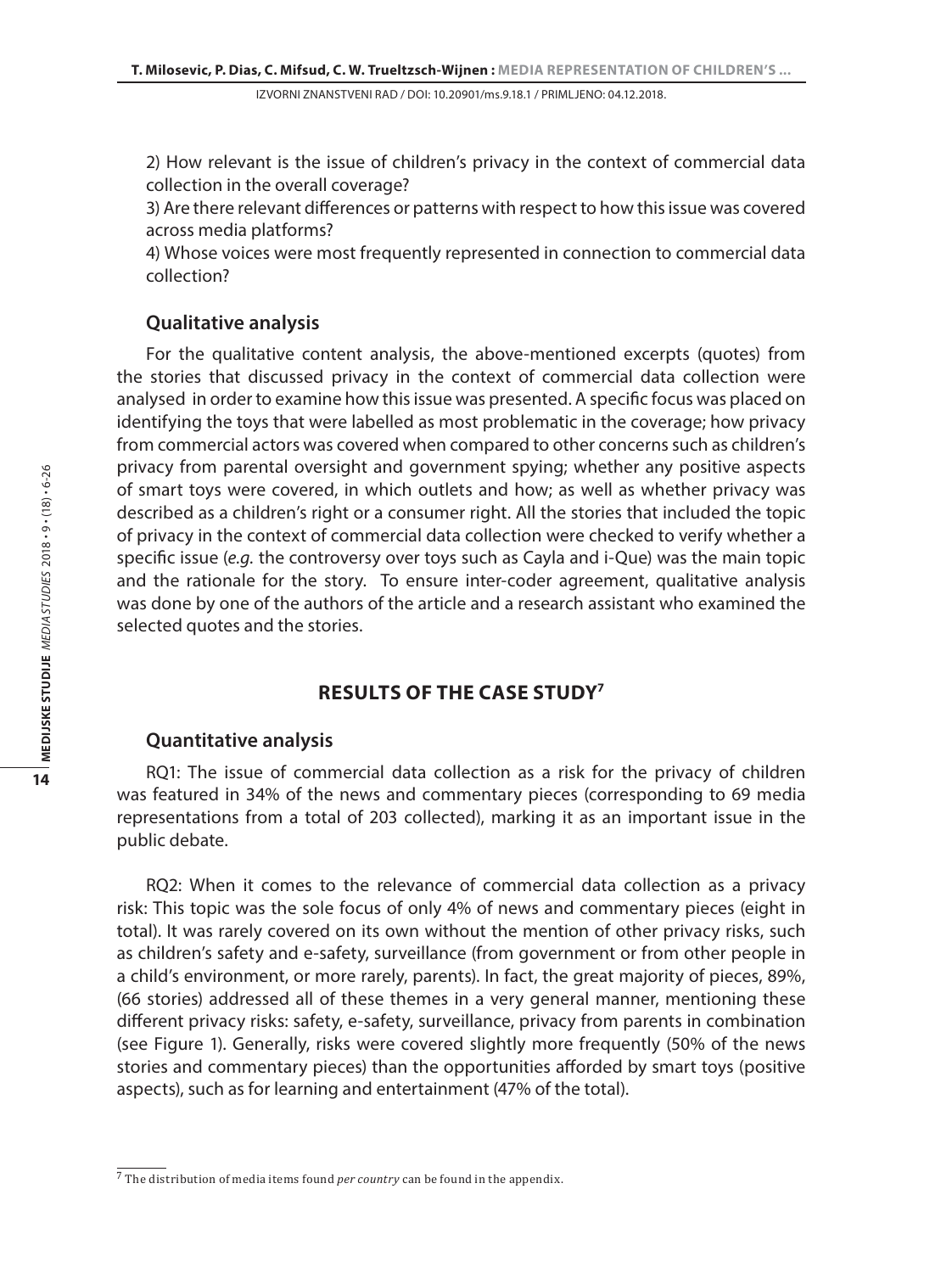

*Figure 1.*  Percentage of media representations *(labelled in the graph as "commentary pieces")* covering different privacy risks,  $N = 203$ 

For Germany and Austria, slightly more negative news stories and commentaries can be found in the Christmas period of 2017/2018 (24%) than in the year before (19%). At the same time sole descriptions of "smart" toys declined from 22% in 2016/2017 to 3% in 2017/18, while articles and comments that stress risks and opportunities alike could be found more often in 2017/18 (35% in comparison to 21% in the year before). No changes could be found regarding positive media coverage (37% in both years).



Number of pieces mentioning commercial data collection and privacy, by type of media platform,  $N = 203$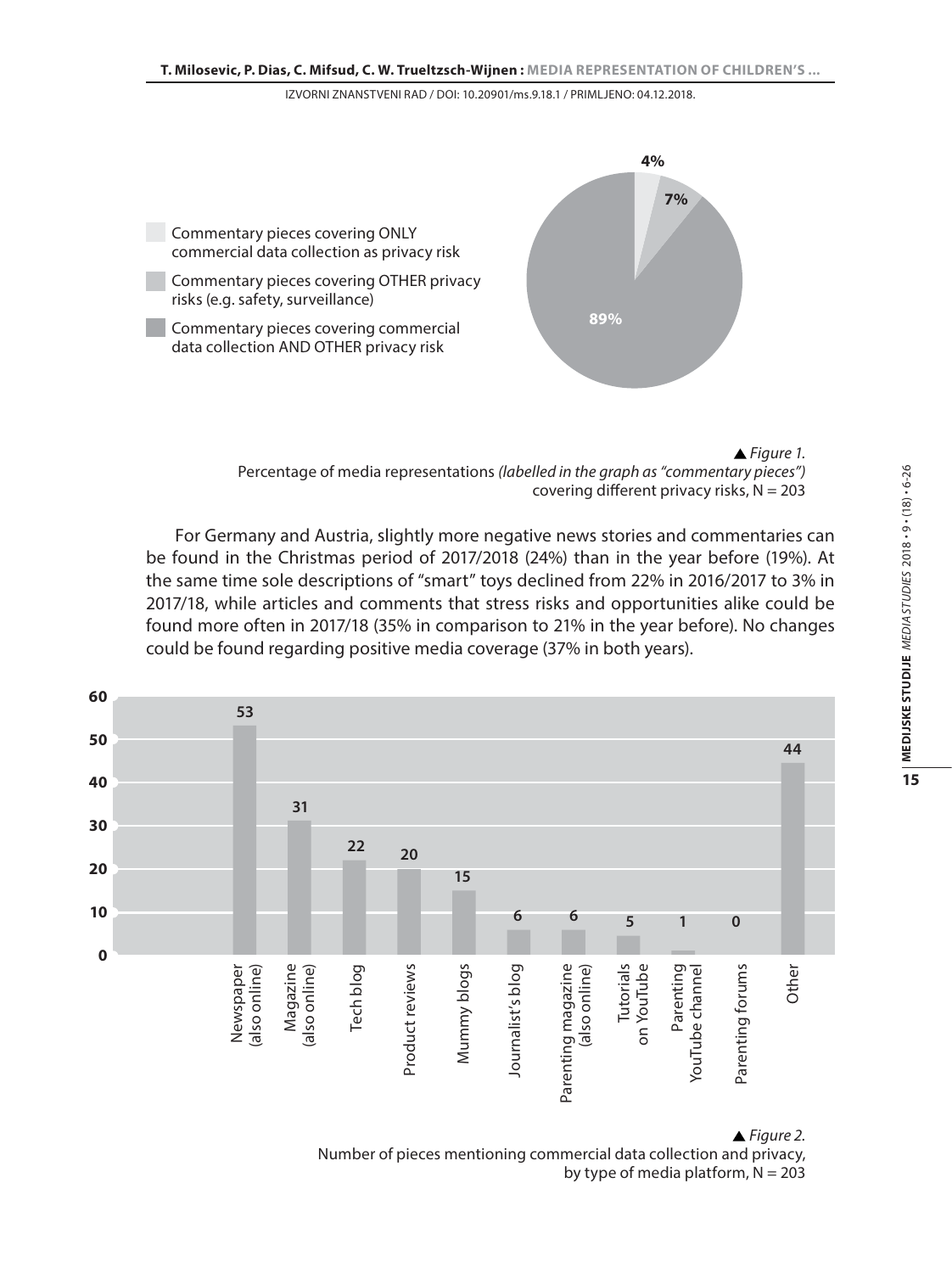RQ3: Commercial data collection was predominantly covered by technology blogs, but it was also significantly present in magazines and newspapers (see Figure 2). The issue was completely absent from most of the commentary pieces like mummy blogs, product reviews and parenting YouTube channels.

RQ4: Consumer groups were the main "voice" in these news and commentary pieces. The other stakeholders were relatively absent from this debate. There was some information about the views of journalists and reporters, companies and experts working in security and NGOs (charities). The absence of two very important stakeholders from this debate, parents and children, is particularly relevant (See Figure 3).



 $N = 203$ 

#### **Qualitative analysis findings**

In the majority of the items that discussed commercial data collection (those that were quantitatively coded for "commercial data collection"), various aspects of privacy were the central themes of these news stories and commentaries. The themes ranged from sharing of data with undisclosed third parties and problematic privacy terms, to socalled "hidden advertising" and listening in on parent-child conversations, storing these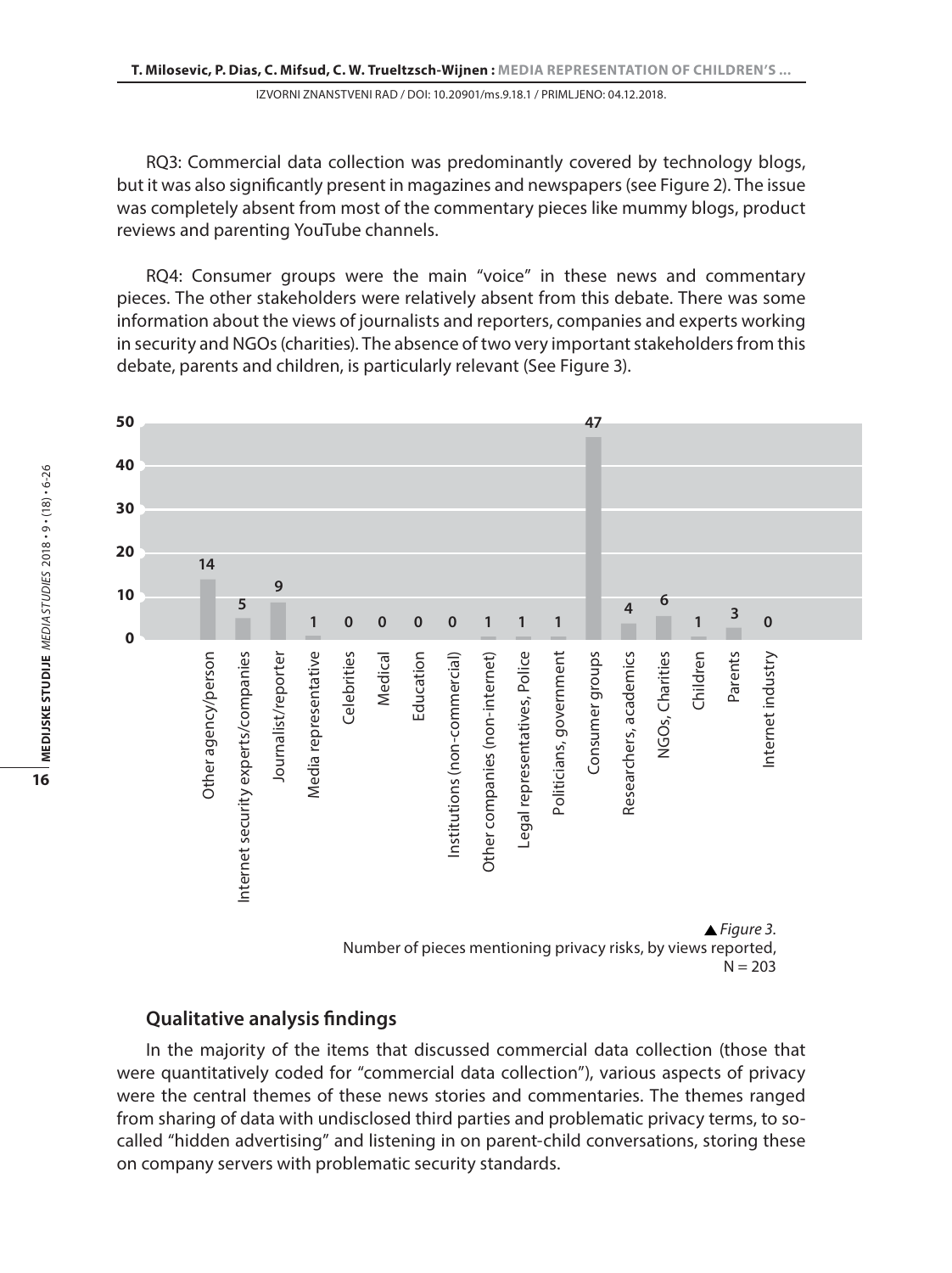#### **Most problematic toys for privacy**

Toys based on voice/image recognition and app-enabled toys were the ones that raised most concern and received the most coverage. They engaged in direct interaction with children, and thus afforded more possibilities for data collection, therefore presenting a greater risk. More specifically, the two toys, the doll Cayla and robot i-Que were the central topic of almost all the stories that referred to commercial data collection. Only a handful of stories addressed the issue of privacy in the context of commercial data collection in a more general way and were not explicitly triggered by the campaign from the Consumer Protection Groups, which exposed the problems with Cayla and i-Que.

#### **Commercial data collection vs. government spying and parental oversight**

Possible privacy infringements from other adults in a child's environment was the other risk that was most often mentioned in conjunction with privacy from commercial data collection. Stories showed concern about the fact that by using Bluetooth, anyone with even a minimum understanding of technology could take control of these toys and spy on children or on the children's interactions with their parents. The possibility of government surveillance through smart toys was the focus in only two quotes. Few stories raised the issue of whether children also have the right to privacy *from* their parents, discussing these toys in the context of parents spying on children's activities, such as in the following story from Austria:

*Besides the possibility for violating data protection by a profit-oriented company, the even greater problem*  is that parents are able to bug the dialogs between the toy and their child, which is a clear violation of the *confidence between parents and children.* 

Furthermore, the issue of privacy in the context of commercial data collection was rarely elaborated on beyond the key concerns that the alliance of several national consumer protection groups, which initiated the campaign about Cayla and i-Que, reported in their communication to the press. Many stories referred to the consequences of hidden advertising for children's behaviour (purchasing preferences). Cayla's app had been developed by a company with ties to the Walt Disney company and therefore featured information about Disney movies, and liked to chat with children about these, thus exposing them to content.

A number of stories in several countries referred to this issue in almost a similar text, which could have also been a component of the press release from the consumer alliance (*e.g.* Germany, Austria, Spain, Romania and Portugal), such as in the following quote:

*The Bluetooth-connected doll is unsecure and an unprotected door to the outside world (...) She doesn't only love horses and can multiply 5 x 20, she also loves the world of Disney films.*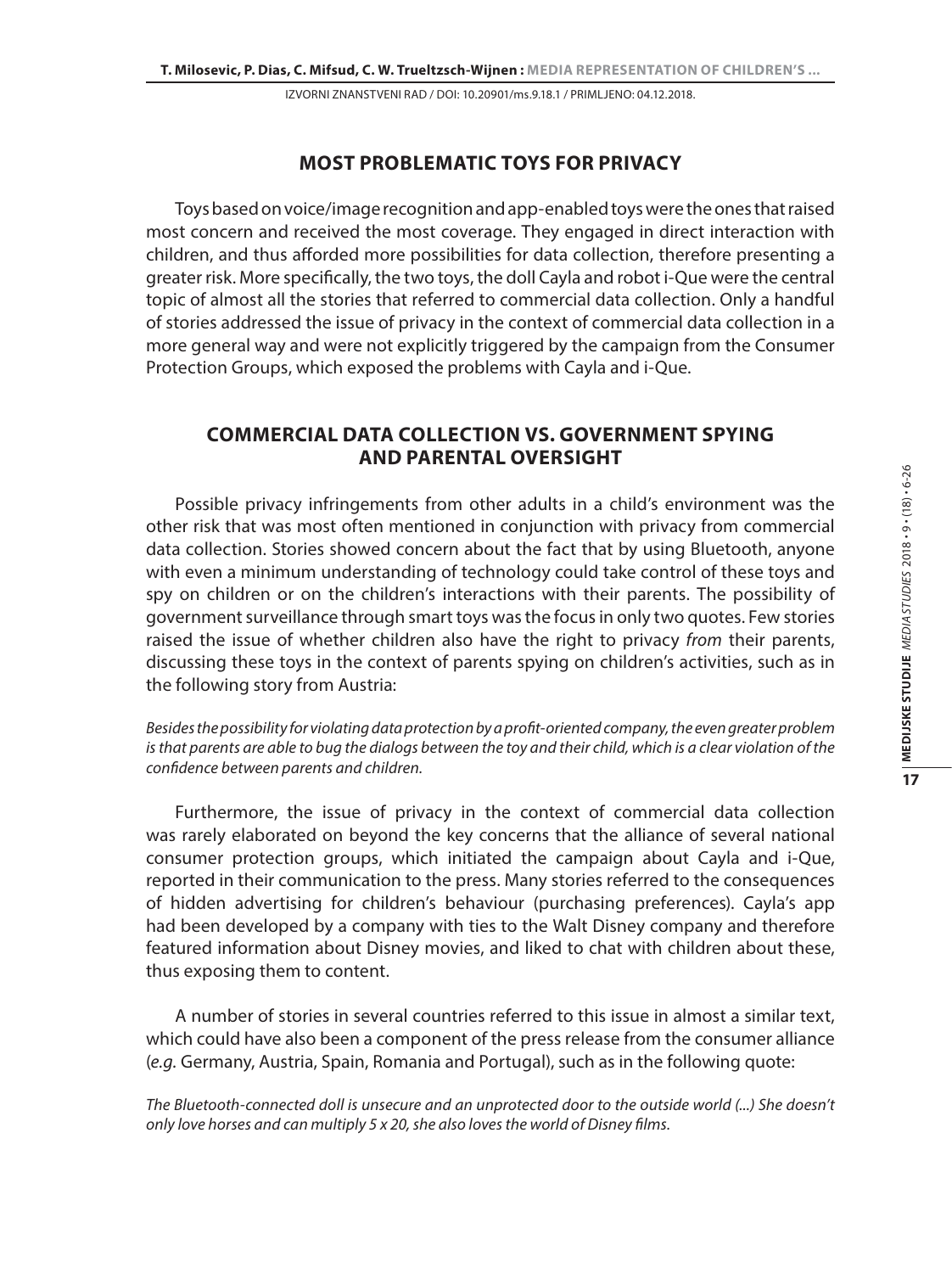#### **Positive aspects of smart toys?**

The positive aspects of these toys (*e.g.* entertainment or learning opportunities) were rarely mentioned in stories referring to commercial data collection. Some stories emphasised that the toy's ability to provide smart answers to children's questions was in fact undermining their privacy and safety, or that the toy's capabilities were unimpressive in comparison to possible harms.

Magazines and tech blogs were more likely to depart from standard, press releasedriven reporting. Some of the stories in such outlets did not focus only on Cayla or i-Que and provided more elaborate information on privacy implications of commercial data collection by discussing other toys as well. Such stories were also more likely to take a less alarmist approach about the toys.

#### **Consumer rights vs. children's rights?**

Some media reports cited specifically one member of the alliance of national consumer protection organisations, the Norwegian Consumer Protection Office, whose activities spearheaded internationally this campaign, and were reported on by the mainstream media in the United States as well. Although the Norwegian Consumer Protection Office presented the issue in terms of children's rights, this was not a dominant interpretation of the issue across the coverage. It was referred to as such in only five stories. When rights were referred to, *consumer* rights were the dominant feature.

The stories accused the companies of bad practices following the consumer protection agencies' reports. However, the responsibility for protecting children's privacy and for taking measures when infringements do take place, was not always explicitly mentioned in the stories. Issues of responsibility were the focus of eight stories. These included parental responsibility to be informed and to explain to their children what the possible dangers of internet-connected toys were. National Consumer Protection Agencies were frequently mentioned as being able to help users who purchased the toy or provide more advice to help in ensuring that such incidents did not happen in the future. Governmental responsibility in the sense of ensuring that command-and-control regulation should effectively prevent such cases from happening in the future, was rarely mentioned (two stories).

#### **Changes in coverage over time**

In Germany and Austria the study was repeated exactly one year later in order to find out if the focus of the topics discussed changed, when the campaign of the National Consumer Protection Agencies was not present in the general media coverage anymore. In the second wave, twenty articles were found, fewer on the negative effects of "smart" toys than in the first wave. Nonetheless, more risks were mentioned. This means that risks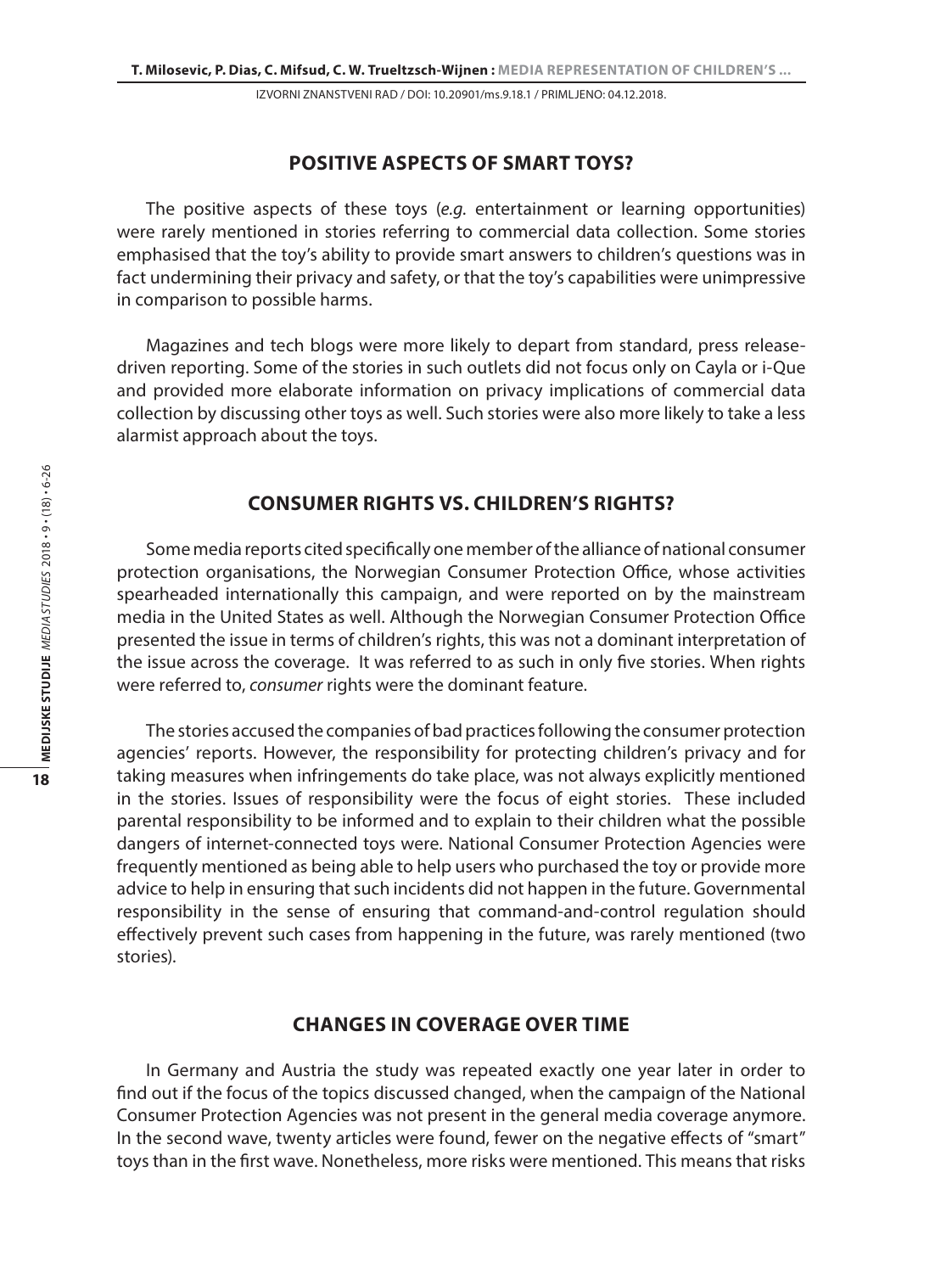were discussed in a more differentiated manner in the second wave of data collection. But the risks that were mentioned most frequently in 2016/17 remained the same in 2017/18 (privacy from other people, institutional surveillance, commercial exploitation, hacking). While privacy from other people, institutional surveillance and hacking were mentioned significantly more often in the second wave, the number of mentions on commercial exploitation specifically remained the same.

#### **Discussion**

#### **Summary of the scope of the article and relevance of the study**

This article sought to provide an overview of available research on young children's privacy from commercial data collection focusing specifically on "smart" toys; followed by the results of an exploratory case study on the media coverage of privacy from commercial data collection that takes place via these emerging technologies (Livingstone, 2018; Montgomery *et al.*, 2017a). Media coverage is particularly important in shaping perceptions about new technological artifacts (Du Gay *et al.*, 1997); and media coverage of online risks is shown to influence parental and children's perceptions of risks, especially in the case of risks that children may not have direct experience of, such as privacy in the context of commercial data collection (Mascheroni *et al.*, 2014). Our case study is a content analysis of online news and commentary pieces about "smart" toys in twelve European countries and Australia, collected during the Christmas season of the year 2016/2017 and followed by a smaller scale study in Germany and Austria only during the Christmas season of 2017/2018. The study examined the prevalence of this issue in the coverage, as an indicator of its overall salience; how this aspect of privacy was covered, and especially as compared to other aspects of children's privacy (*e.g.* privacy from parents or other adults in a child's environment, and in the context of government surveillance); which platforms were more likely to cover the issue and how such coverage differed according to the platform; and consistently with children's rights theoretical framework, whether children's voices were represented in the debate (Livingstone *et al.,* 2015). This is important to know bearing in mind the growing awareness of the importance of children's agency as reflected in the policy debate as well.

Furthermore, as per the children's rights framework, the question as to how the responsibility for ensuring children's right to privacy in the context of commercial data collection, was covered: Which stakeholders (toy companies, governments, parents, consumer protection organizations, non-governmental organizations, *etc*.) were described as being responsible for ensuring that children were protected from such privacy infringements.

#### **Implications of our findings**

Our findings indicate that the coverage of commercial data collection was superficial. Most of the pieces that discussed the topic of commercial data collection were driven by the campaign from the consumer protection advocacy groups in several countries, which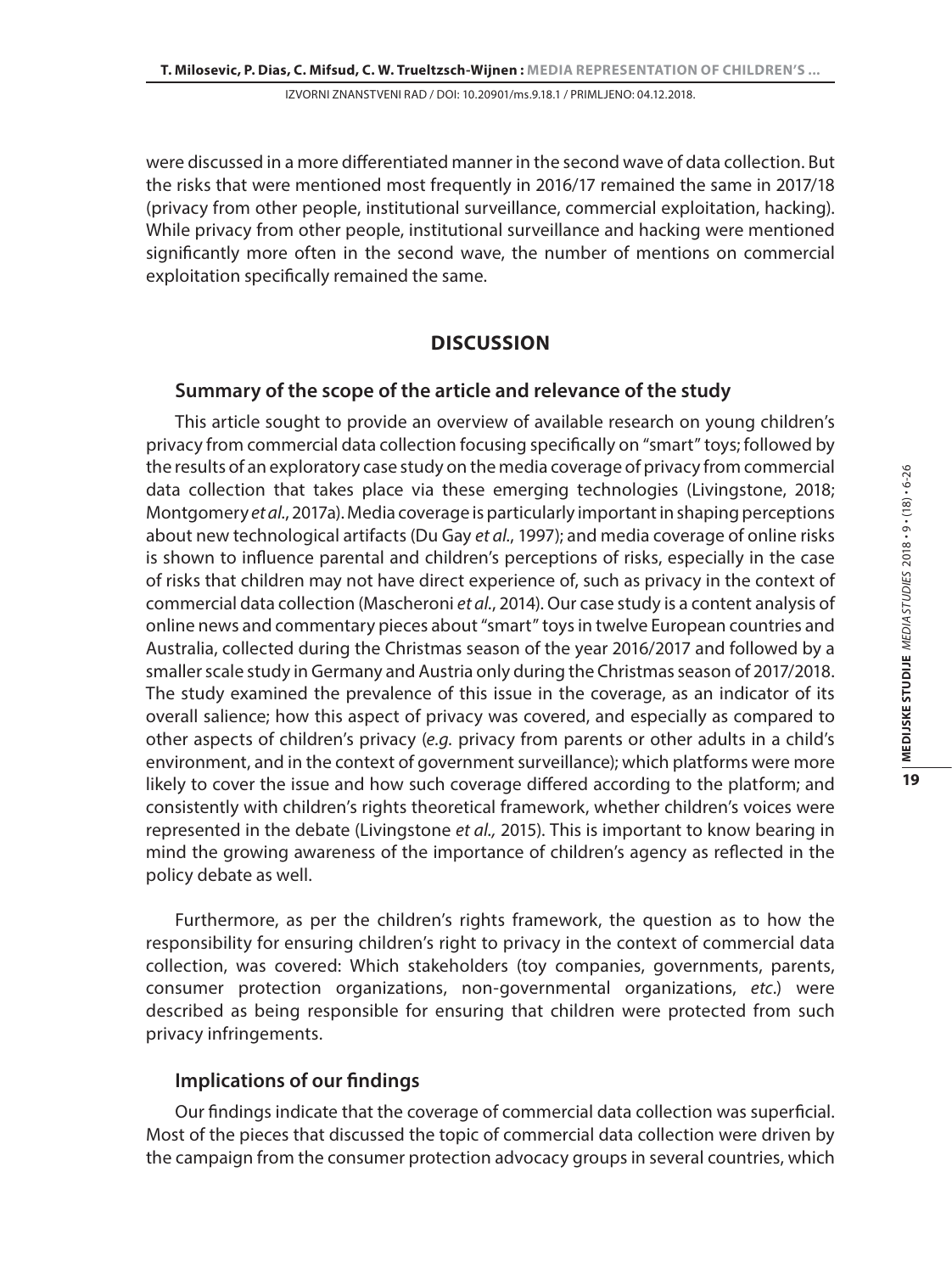raised concerns about two toys, doll Cayla and robot i-Que. The privacy consequences of commercial data collection from children were rarely elaborated on or explained. Only six stories that covered privacy in the context of commercial data collection during the Christmas 2016/2017 season did not mention these two toys and most of the stories were triggered by the campaign from consumer protection advocacy groups. While over a third of our sample covered the issue of commercial data collection that year, this issue would have hardly been in the coverage had the campaign not coincided with our time window for data collection. For instance, while most stories reported that personal information collected from families could be shared with unknown third parties, stories rarely elaborated on the implications or possible consequences for children's privacy in this process, especially in the long term. The stories typically did not go beyond the two toys in question and did not examine the potential dangers from other toys on the market that have similar functions. Rather, the issue was briefly touched upon, and lumped together with other types of privacy concerns and the coverage across the countries bore a striking similarity, as if written from the same press release. This is underpinned by the second wave of data collection in Germany and Austria during the Christmas Season 2017/18. There, the discourse on risks seemed to be more differentiated in comparison to the year before. Such findings are perhaps an indicator that this aspect of privacy remains a less understood issue, of little salience in the public agenda (Haddon and Stald, 2009; Mascheroni *et al.*, 2014; Ponte *et al.*, 2009). If parents or older children were to rely on media to learn about these privacy risks, they would be left with little explanation and even little information, had it not been for the consumer protection advocates' campaign.

#### **Commercial data collection as an obscure topic, removed from average user**

A complete absence of commercial data collection and privacy from commentary pieces such as mommy blogs, parenting forums or YouTube channels, as well as from product reviews, is an important finding as such sources are perhaps most likely to reach parents. The few pieces that elaborated on privacy implications beyond Cayla and i-Que were found on tech blogs and journalist blogs, which may not be the sources that many parents frequent. If the information about commercial data collection was to reach parents or older children who are able to read, it was not balanced by the opportunities afforded by these smart toys (*e.g.* learning or entertainment) as these were rarely present in the stories that covered such privacy risks. If they were mentioned, the information was used to reinforce the point that their positive aspects were overshadowed by privacy perils.

#### **Who holds the responsibility for protecting children's privacy?**

It was mostly parental responsibility to ensure that their children's privacy was protected as well the responsibility of consumer protection groups, which were discussed in the pieces. A conspicuous absence of governmental responsibility to ensure effective privacy regulation is important to observe, especially from the perspective of current regulation, which places the onus on parental consent and hence parental responsibility to be acquainted with these privacy dangers (Blum-Ross and Livingstone, 2016). Scholars have observed before, the growing tendency to place the onus for protecting children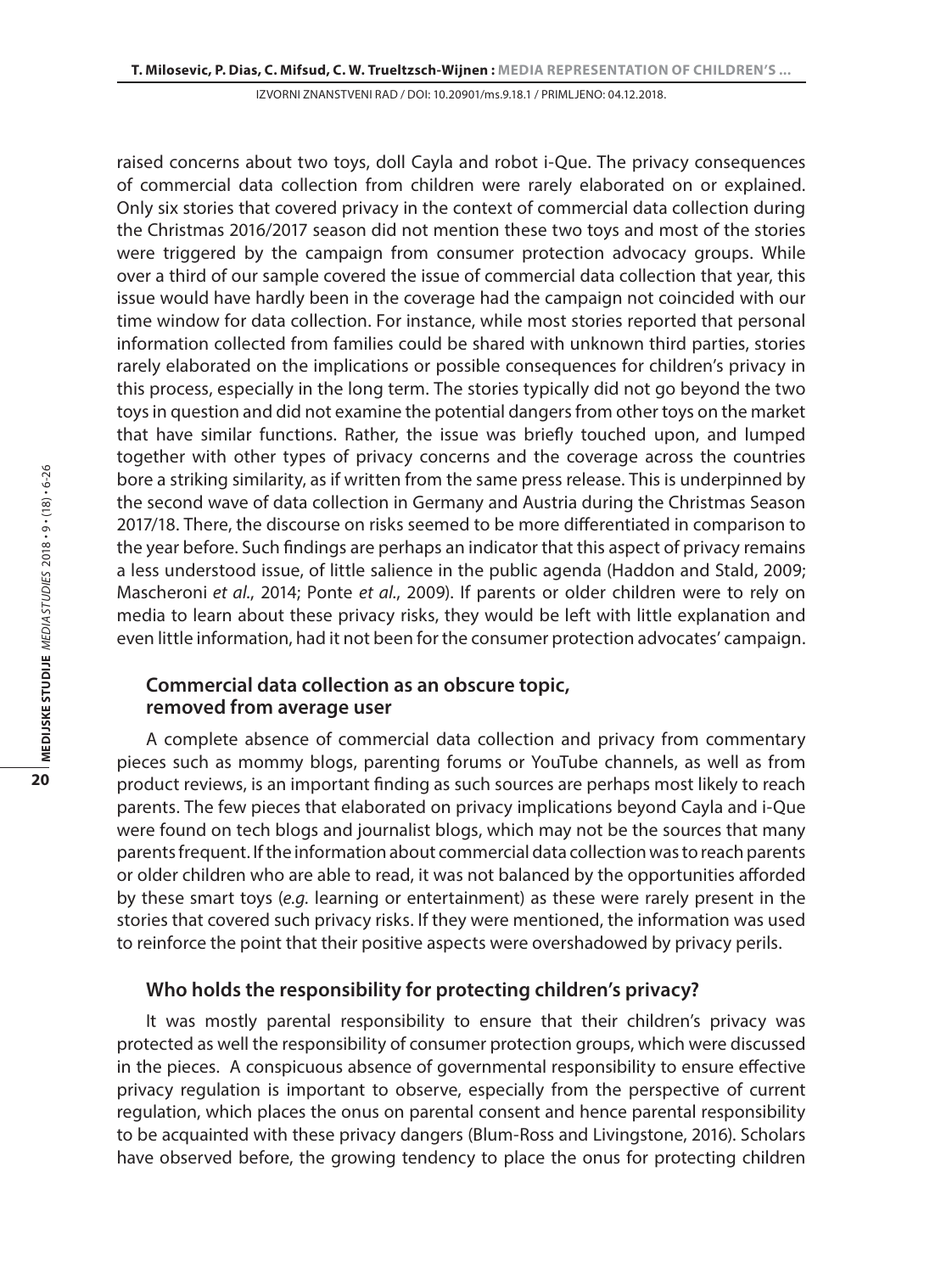from harm in digital environments on parents or even children rather than on institutions such as governments or the industry (Staksrud, 2013; Livingstone, 2009). Parents and children, however, may not have sufficient knowledge and resources to handle digital risks and this overwhelming focus on parental responsibility in the media coverage can contribute to the perceptions that parents need to learn to handle these risks on their own.

### **Missing children's voices in the media coverage and children's rights**

Children's voices remain hardly represented in pieces covering commercial data collection, which is in line with previous research that examined this issue in the broader context of digital risks and opportunities (Ponte *et al.*, 2009). This finding is important from the perspective of rights as it may indicate that children are not perceived as the key stakeholders in data collection that centres on them and can have implications for their future. Finally, that the right to privacy from data collection for commercial purposes is a children's right was rarely mentioned in the pieces. Rather, the issue was most frequently addressed in terms of consumer rights. This finding is relevant from the perspective of the normative debate about privacy being a children's *citizen* right (and consequently a *digital* citizen right) rather than merely a *consumer* right, the scope of rights granted to consumers being narrower (Staksrud, 2013; Livingstone, 2009). As consumers, children's rights are guaranteed to them only with respect to the given product, should they (or their parents) be able to or "choose to procure it" (see Staksrud, 2013: 154). Such limited representation of commercial data collection and children's privacy could potentially lead to a narrower understanding of the scope of children's rights in the public debate and especially among parents. Coupled with the low representation of government responsibility, such coverage could help shape an inaccurate perception that ensuring privacy is left in the hands of corporations, rather than it being a citizen and children's right and that adequate government regulation should ensure its protection. In terms of policy implications, this case study could point to the need to discuss privacy in the context of data collection for commercial purposes as part of digital literacy or digital citizenship educational programs for children; it could also be used as a signal that relevant authorities need to create information campaigns on this issue for parents. Despite the growing stress placed on children's rights and agency in policy circles (Livingstone *et at.*, 2015), the low level of representation of children's voices is important as it indicates the perception that children are not the ones to be consulted when it comes to their own privacy.

#### **References**

>Adler, Joanna (2017) *When is a toothbrush not just a toothbrush?* Media Policy Blog. http://blogs.lse. ac.uk/mediapolicyproject/2017/01/12/when-is-a-toothbrush-not-just-a-toothbrush/ (14/11/2018). >Blum-Ross, Alicia and Livingstone, Sonia (2016) *What and how should parents be advised about screen time? Parenting for a Digital Future*. http://blogs.lse.ac.uk/parenting4digitalfuture/2016/07/06/ what-and-how-should-parents-be-advised-about-screen-time/ (14/11/2018).

>boyd, danah (2014) *It's Complicated: The Social Lives of Networked Teens*. Yale: University Press. >Chaudron, Stephanie (2015) *Young Children (0-8) and Digital Technology - EU report*. Luxembourg: Publications Office of the European Union.

>Davis, Katie and James, Carrie (2013) Tweens' conceptions of privacy online: implications for educators. *Learning, Media and Technology* 38 (1): 4-25. DOI: 10.1080/17439884.2012.658404.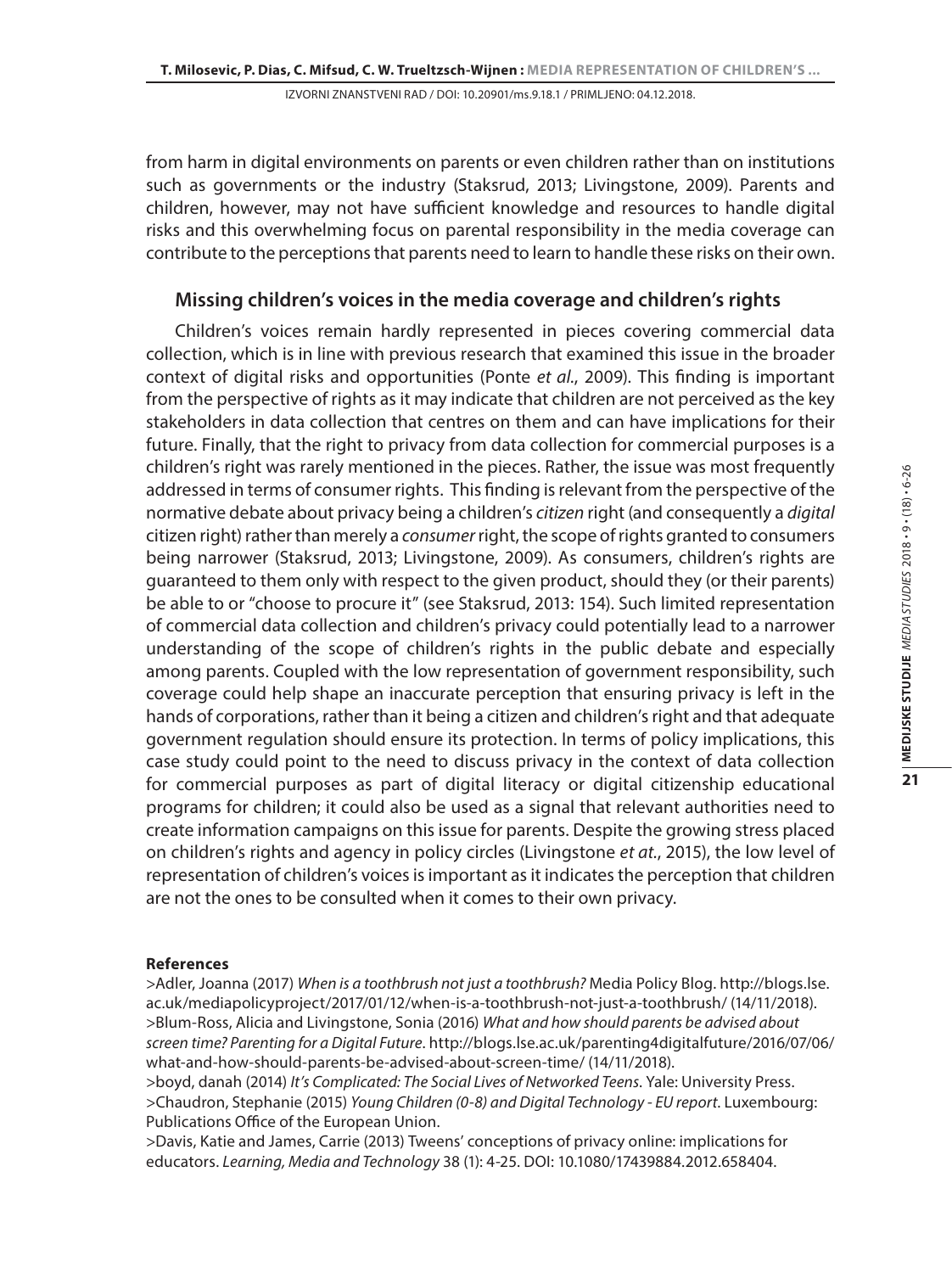>Dias, Patricia and Brito, Rita (2016) *Crianças (0 a 8 anos) e Tecnologias Digitais*. Lisboa: Centro de Estudos em Comunicação e Cultura, Universidade Católica Portuguesa.

>Dias, Patricia and Brito, Rita (2017) *Crianças (0 a 8 anos) e Tecnologias Digitais: Que mudanças num ano?*. Lisboa: Centro de Estudos em Comunicação e Cultura, Universidade Católica Portuguesa. >Dias, Patricia; Brito, Rita; Ribbens, Wannes; Daniela, Linda; Rubene, Zanda; Dreier, Micahel and Chaudron, Stephane (2016) The Role of Parents as 'Gatekeepers' of Digital Technologies: Exploring the tension between the rights of access and protection, pp. 414-427 in Coppock, Vicki and Gillett-Swan, Jenna (eds) *Children's Rights in a 21st Century Digital World: Exploring Opportunities and Tensions*. *Global Studies of Childhood* Special Issue 4 (6): 369-375. DOI: 10.1177/2043610616676024. >Dobbins, Danielle (2015) *Analysis of Security Concerns and Privacy Risks of Children's Smart Toys* (Doctoral dissertation, Ph. D. Dissertation. Washington University St. Louis, St. Louis, MO, USA). >Du Gay, Paul; Hall, Stuart; Janes, Linda; Madsen, Anders Koed; Mackay, Hugh and Negus, Keith (1997) *Doing Cultural Studies: The story of the Sony Walkman* (Second Edition 2013). London: Sage. >Forbrukerrĺdet (2016) *Connected toys violate European consumer law*. https://www.forbrukerradet. no/siste-nytt/connected-toys-violate-consumer-laws/ (14/11/2018).

>Franceschi-Bicchierai, Lorenzo (2017) *Internet of Things Teddy Bear Leaked 2 Million Parent and Message Recordings*. Motherboard. https://motherboard.vice.com/en\_us/article/internet-of-thingsteddy-bear-leaked-2-million-parent-and-kids-message-recordings (14/11/2018).

>Franceschi-Bicchierai, Lorenzo (2015) *Hacker Obtained Children's Headshots and Chatlogs From Toymaker VTech*. Motherboard. https://motherboard.vice.com/en\_us/article/hacker-obtainedchildrens-headshots-and-chatlogs-from-toymaker-vtech (14/11/2018).

>Frau-Meigs, Divina (2011) *Media Matters in the Cultural Contradictions of the "Information Society"* -*Towards a Human Rights-Based Governance*. Strasbourg: Council of Europe Publishing. >Haddon, Leslie and Livingstone, Sonia (2012) *EU Kids Online: national perspectives*. EU Kids Online. The London School of Economics and Political Science, London, UK http://www.lse.ac.uk/media@ lse/research/EUKidsOnline/EU%20Kids%20III/Reports/PerspectivesReport.pdf (14/11/2018). >Haddon, Leslie and Stald, Gitte (2009) A Comparative Analysis of European Press Coverage of Children and the Internet. *Journal of Children and Media* 3 (4): 379-393. DOI: 10.1080/17482790903233432.

>Holloway, Donell and Green, Lelia (2016) The Internet of Toys. *Communication Research and Practice* 2 (4): 506–519. DOI: 10.1080/22041451.2016.1266124.

>Holloway, Donell; Green, Lelia and Livingstone, Sonia (2013) *Zero to eight: Young children and their internet use*. EU Kids Online. LSE London, EU Kids Online, London, UK. http://eprints.lse.ac.uk/52630/ (14/11/2018).

>Kelly, Bridget; Vandevijvere, Stefanie; Freeman, Becky and Jenkin, Gabrielle (2015) New Media but Same Old Tricks: Food Marketing to Children in the Digital Age. *Current Obesity Reports* 4 (1): 37-45. DOI: 10.1007/s13679-014-0128-5.

>Lapenta, Gry Hasselbach and Jørgensen, Rikke Frank (2015) Youth, privacy and online media: Framing the right to privacy in public policy-making. *First Monday* 20 (3). DOI: 10.5210/ fm.v20i3.5568.

>Livingstone, Sonia (2018) *Children: A Special Case for Privacy?* International Institute of Communications. http://www.iicom.org/images/iic/intermedia/july-2018/im-july2018 childrenspecialcaseforprivacy.pdf (14/11/2018).

>Livingstone, Sonia (2017) *An updated UNCRC for the digital age*. http://blogs.lse.ac.uk/ mediapolicyproject/2017/01/19/an-updated-uncrc-for-the-digital-age/ (14/11/2018). >Livingstone, Sonia (2014) Children's digital rights: a priority. *Intermedia* 42 (4-5): 20-24.

>Livingstone, Sonia (2009) *Children and the Internet*. London: Polity.

>Livingstone, Sonia; Carr, John and Byrne, Jasmina (2015) *One in Three: Internet Governance and Children's Rights*. Global Commission on Internet Governance. https://www.cigionline.org/ publications/one-three-internet-governance-and-childrens-rights (14/11/2018).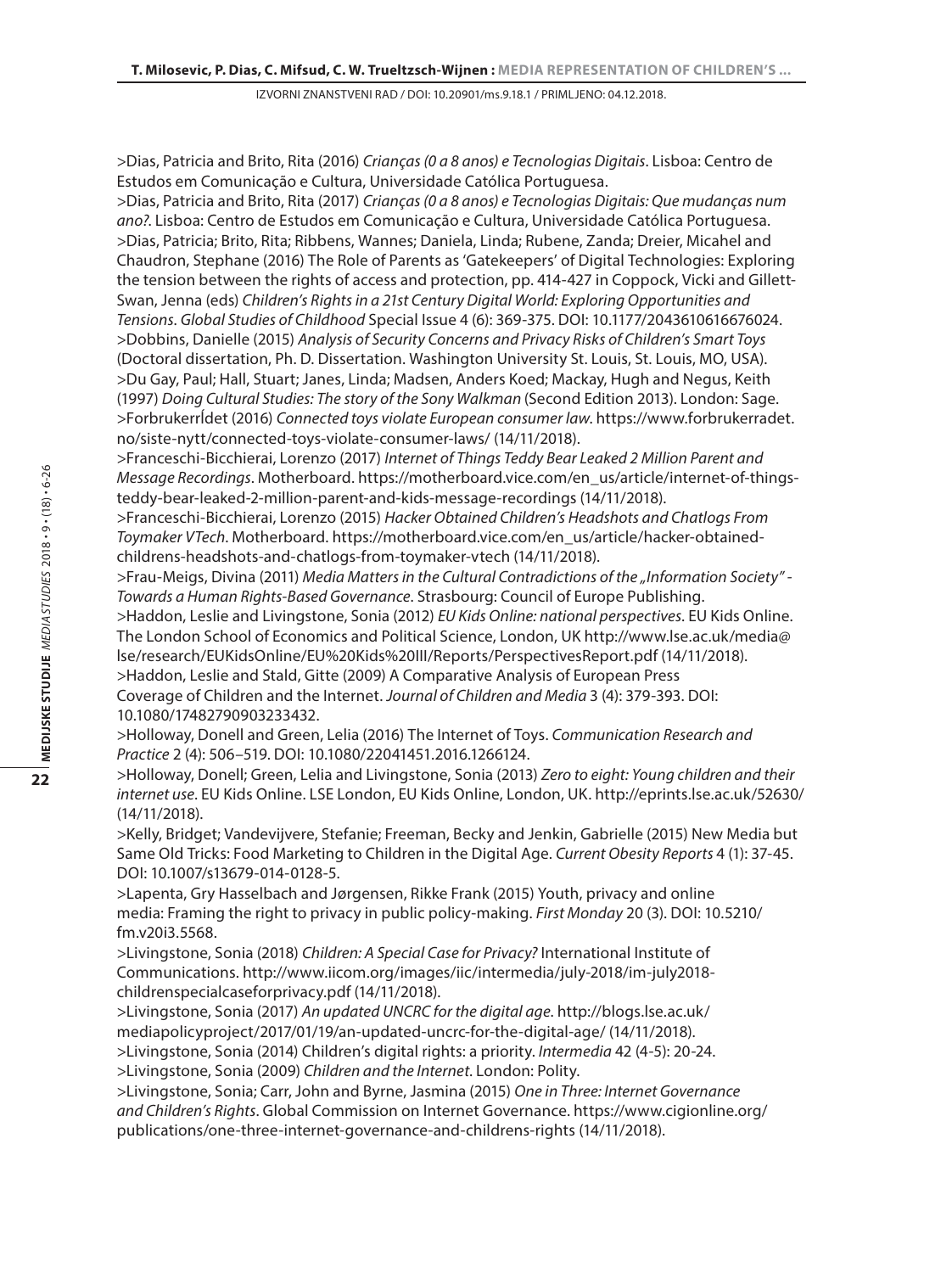>Livingstone, Sonia and O'Neill, Brian (2014) Children's Rights Online: Challenges Dilemmas and Emerging Directions, pp. 19-38 in Simone van der Hof, Bibi van den Berg and Bart Schermer (eds) *Minding Minors Wandering in the Web. Regulating Online Child Safety*. Wiesbaden: Springer. DOI: 10.1007/978-94-6265-005-3\_2.

>Lynch, Stacy and Peer, Limor (2002) *Analyzing Newspaper Content: A How-To Guide*. Evanston, Illinois: Media Management Center, Northwestern University.

>Maddox, Teena (2016) *Top IoT and Wearable Tech Trends for 2016: Smartwatches in Transition as Smartglasses Rule*. TechRepublic. http://www.techrepublic.com/article/top-iot-and-wearable-techtrends-for-2016-smartwatches-in-transition-as-smartglasses-rule/ (14/11/2018).

>Mascheroni, Giovanna and Holloway, Donell (eds) (2017) *The Internet of Toys: A Report on Media and Social Discourses Around Young Children and IoT Toys*. DigiLitEY.

>Mascheroni, Giovanna; Jorge, Ana and Farrugia, Lorleen (2014) Media representations and children's discourses on online risks: Findings from qualitative research in nine European countries. *Cyberpsychology* 8 (2). DOI: 10.5817/CP2014-2-2.

>Mascheroni, Giovanna and Ólafsson, Kjartan (2014) *Net Children Go Mobile: risks and opportunities. Second edition*. Milano: Educatt. http://netchildrengomobile.eu/reports/ (14/11/2018).

>Montgomery, Kathryn C. (2015) Youth and surveillance in the Facebook era: Policy interventions and social implications. *Telecommunications Policy* 39 (9): 771-786. DOI: 10.1016/j.telpol.2014.12.006. >Montgomery, Kathryn; Chester, Jeff and Kopp, Katharina (2016) *Health Wearable Devices in the Big Data Era: Ensuring Privacy, Security and Consumer Protection*. Center for Digital Democracy & American University: Washington DC. https://www.democraticmedia.org/CDD-Wearable-Devices-Big-Data-Report (17/11/2018).

>Montgomery, Kathryn C.; Chester, Jeff and Milosevic, Tijana (2017a) Children's privacy in the big data era: research opportunities. *Pediatrics* 140 (2). DOI: 10.1542/peds.2016-1758o.

>Montgomery, Kathryn C.; Chester, Jeff and Milosevic, Tijana (2017b) Ensuring young people's digital privacy as a fundamental right, pp. 99-116 in Belinha DeAbreu, Paul Mihailidis, Alice Lee, Jad Melki, Julian McDougall (eds) *International handbook of media literacy educati*on. Routledge, New York and London.

>O'Keeffe, Gwenn and Clarke-Pearson, Kathleen (2011) The Impact of Social Media on Children, Adolescents, and Families*. Pediatrics* 127 (4): 800-804. DOI: 10.1542/peds.2011-0054.

>Ponte, Cristina (2007) Mapping News on Children in the Mainstream Press. *European Societies* 9 (5): 735-754. DOI: 10.1080/14616690701412855.

>Ponte, Cristina, Bauwens, Joke and Mascheroni, Giovanna (2009) Children and the internet in news: Agency, voices and agendas, pp. 159-172 in Sonia Livingstone and Leslie Haddon (eds) *Kids Online: Opportunities and risks for children*. Bristol: Policy Press. DOI: 10.2307/j.ctt9qgvds.18. >Rafferty, Laura, Hung, Patrick, Fantinato, Marcelo, Marques Peres, Sarajane Iqbal, Farkhund, Kuo, Sy-Yen and Yeh, Wei-Chih (2017) Towards a Privacy Rule Conceptual Model for Smart Toys. *Proceedings of the 50th Hawaii International Conference on System Sciences*. DOI: 10.24251/ hicss.2017.146.

>Smith, Cooper (2014a) *Reinventing Social Media: Deep Learning, Predictive Marketing, and Image Recognition Will Change Everything*. Business Insider. http://www.businessinsider.com/socialmeauthor-big-data-future-2014-3?r=US&IR=T&IR=T (14/11/2018).

>Smith, Cooper (2014b) *Social Big Data: The User Data Collected by Each of the World's Largest Social Networks - And What It Means*. Business Insider. http://www.businessinsider.com/social-big-datathe-type-of-data-collected-by-social-networks-2-2014-1?r=US&IR=T&IR=T (14/11/2018). >Staksrud, Elisabeth (2013) *Children in the Online World: Risk, Regulation, Rights*. Ashgate: London.

DOI: 10.4324/9781315571508.

>Trültzsch-Wijnen, Christine and Lampert, Claudia (2018) Smart Toys in Public Discourse: A Case Study of Germany and Austria. *ICA Annual Conference*, Prague.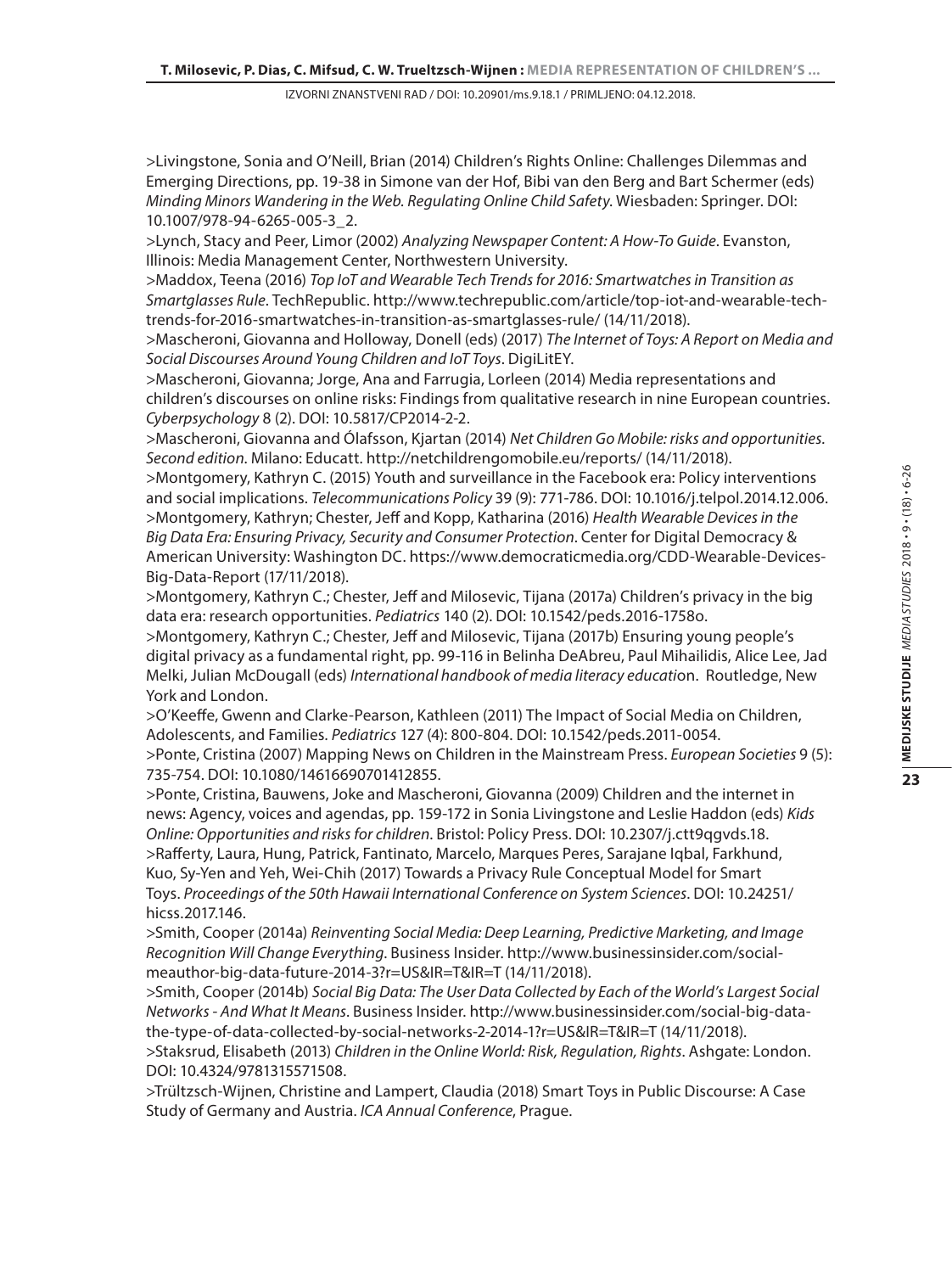>Vaidhyanathan, Siva (2011) *The Googlization of Everything: (And Why We Should Worry)*. Oakland, CA: University of California Press.

>Van der Hof, Simone (2014) No Child's Play: Online Data Protection for Children, pp. 127 - 142 in Simone van der Hof, Bibi van den Berg and Schermer, Bart (eds.) *Minding Minors Wandering the Web: Regulating Online Child Safety*. Springer: London. DOI: 10.1007/978-94-6265-005-3\_7. >van Dijck, Jose (2013) *The Culture of Connectivity: A Critical History of Social Media*. Oxford, UK: Oxford University Press. DOI: 10.1093/acprof:oso/9780199970773.001.0001. >Veliz, Carissa (2017) *Why you might want to think twice about surrendering online privacy for the sake of convenience*. The Conversation. http://theconversation.com/why-you-might-want-to-thinktwice-about-surrendering-online-privacy-for-the-sake-of-convenience-71021 (14/11/2018). >United Nations (1989) *Convention on the Rights of the Child*. http://www.ohchr.org/en/

professionalinterest/pages/crc.aspx (14/11/2018).

#### **Appendix**



Media Coverage Pieces Main Study Media Coverage Pieces Follow-up Study

*Figure 4.*  Number of news and commentary pieces per country in both data collection waves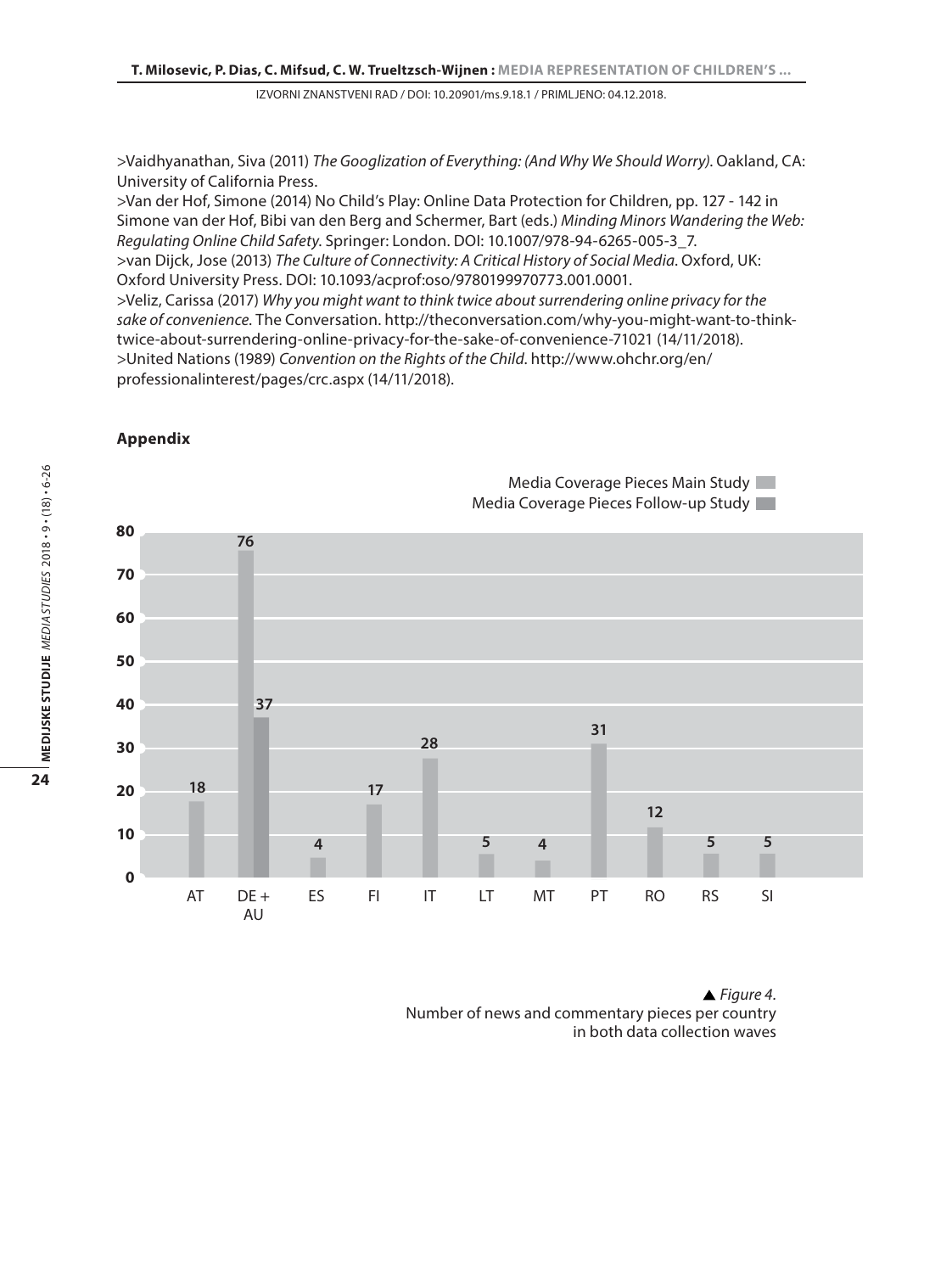Examples of toy brands from the coverage



#### Image 1.

"Creepy 'Hello Barbie' Doll Will Spy on Your Kids" by Mike Licht, NotionsCapital.com is licensed under CC BY 2.0. To view a copy of this license, visit: https://creativecommons.org/licenses/by/2.0



i-Que Robot as found in the coverage in Spanish El Pais